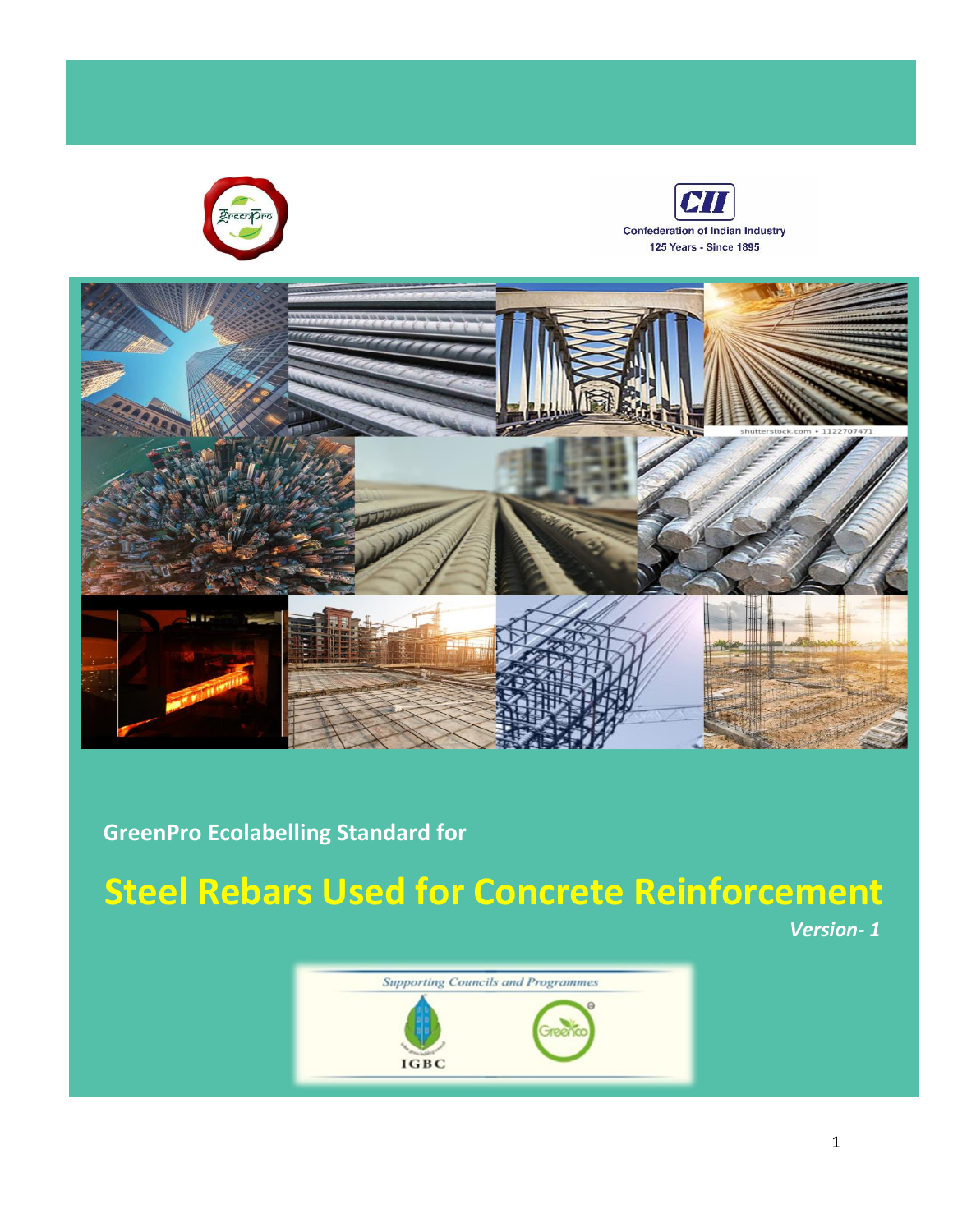

# **GreenPro Certification Standard for**

# **"Steel Rebars Used for Concrete Reinforcement"**

# *Version - 1*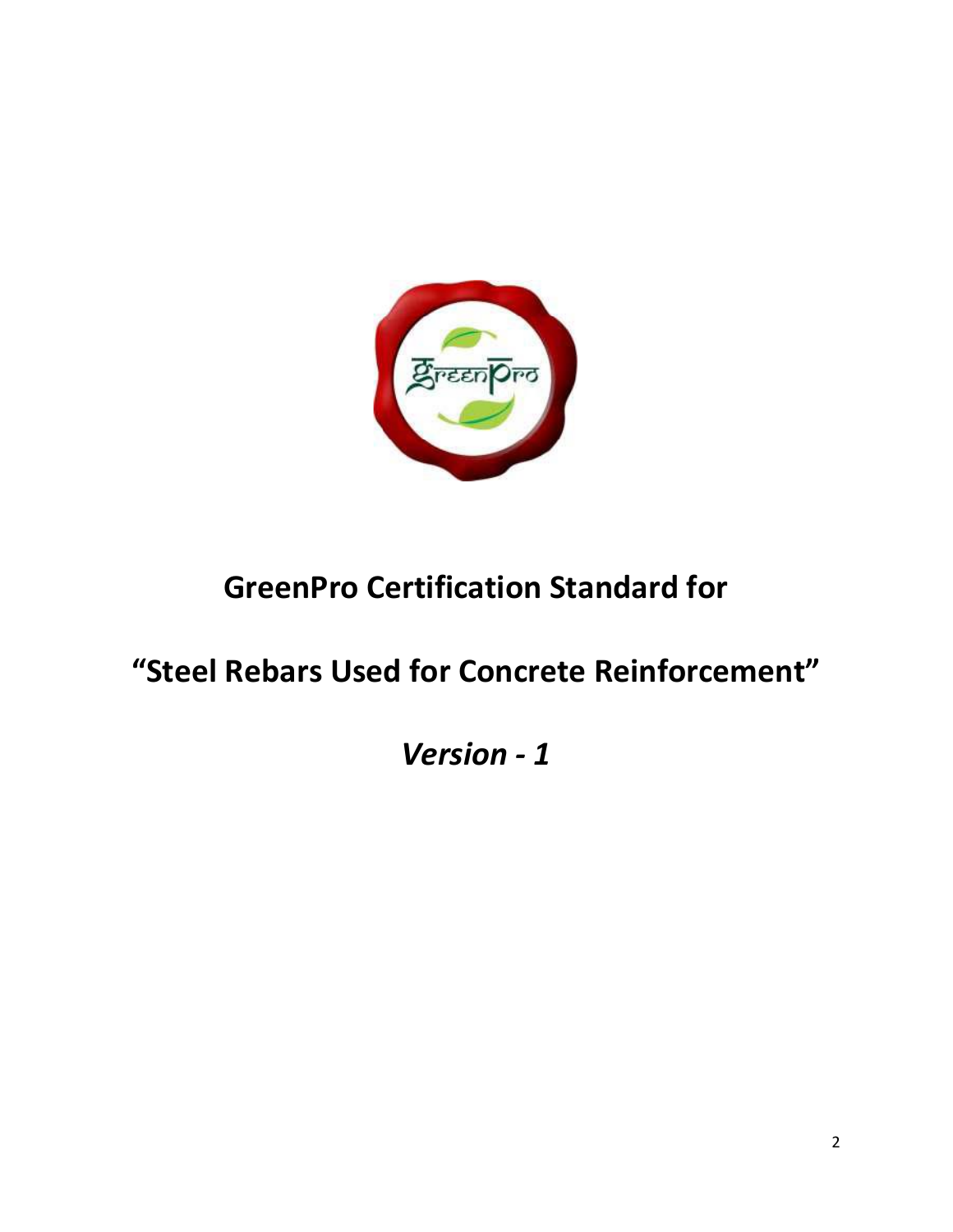#### **All Rights Reserved**

CII-Sohrabji Godrej Green Business Centre authorizes you to view the standard for GreenPro Certification for individual use. You agree not to sell or modify the GreenPro Certification standard in any way for any public or commercial purpose, including display in a website or in a networked environment.

Unauthorized use of the GreenPro Certification standard violates copyright, trademark and other laws, and is prohibited. All the contents in the GreenPro Certification standard are owned by the CII Sohrabji Godrej Green Business Centre and are protected by copyright.

#### **Disclaimer**

None of the parties involved in the creation of the GreenPro Certification, including Green Products & Services Council, its members, or the Indian government make any warranty (express or implied) or assume any liability or responsibility, to you or any third parties for the accuracy, completeness or use of, or reliance on, any information contained in the GreenPro Certification Standard, or for any injuries, losses or damages (including, without limitation, equitable relief) arising out of such use or reliance.

As a condition of use, you covenant not to sue and agree to waive and release the Green Products & Services Council, its members and the Indian government from any and all claims, demands and causes of action for any injuries, losses or damages (including, without limitation, equitable relief) that you may now or hereafter have a right to assert against such parties as a result of your use of, or reliance on, the GreenPro Certification.

#### **Published by:**

Confederation of Indian Industry CII- Sohrabji Godrej Green Business Centre Survey No 64, Kothaguda Post Near HITEC City, Hyderabad - 500 084 Tel: +91 40 44185111 Fax: +91 40 44185189 [www.greenbusinesscentre.com](http://www.greenbusinesscentre.com/)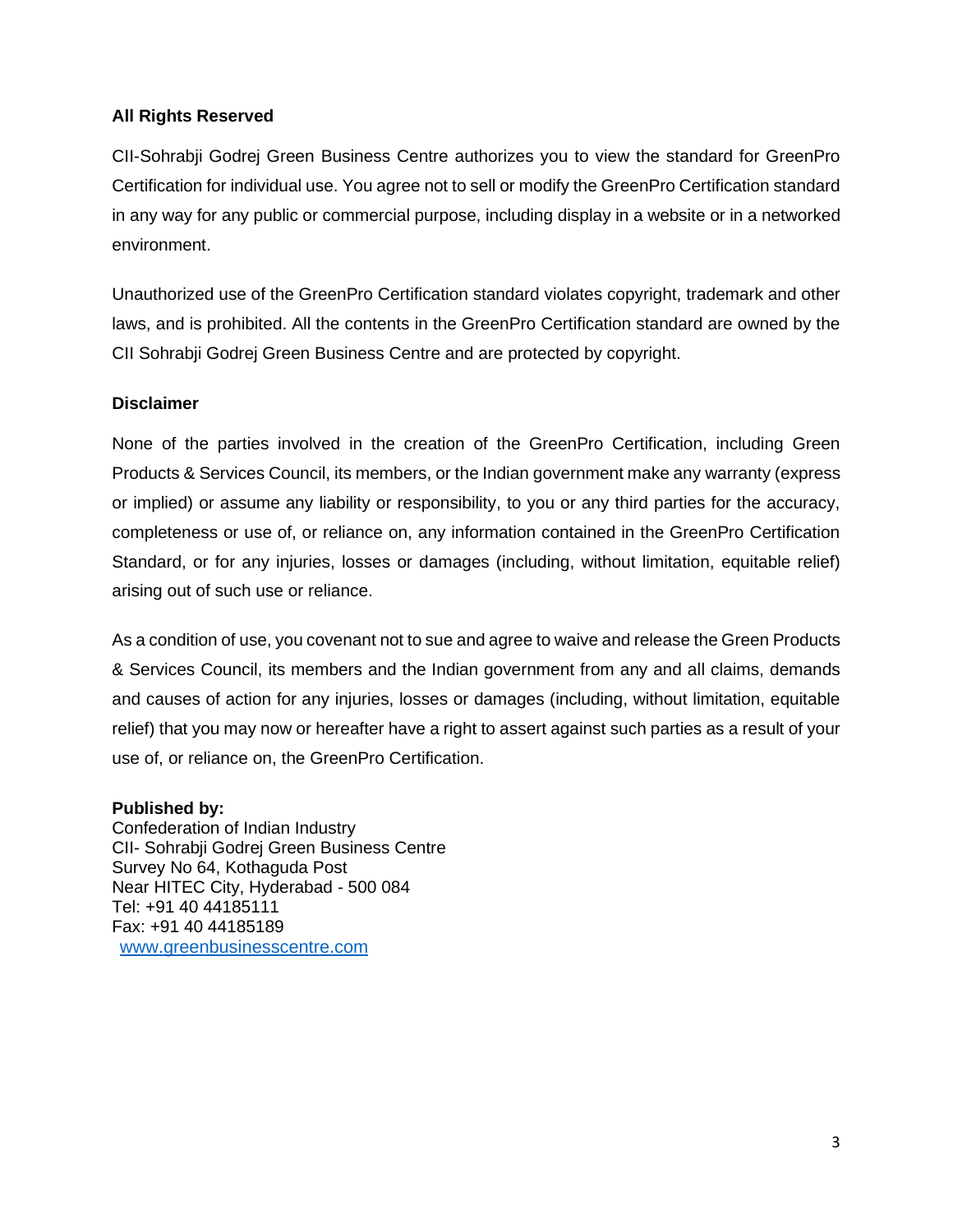## **Acknowledgement**

The GreenPro certification for "Steel Rebars Used for Concrete Reinforcement" has been made possible through the efforts of the Green Products & Services Council and the Technical Committee members. We express our gratitude to all the members who had contributed to the development of this Standard. **Our special thanks to Mr. Biswajit Ghosh, Chairman, GreenPro Ecolabel – Steel Rebars for Concrete Reinforcement and Chief of Technology, TATA Steel Limited & the following technical committee members:** 

- Er. Ar. Anchuri, Chief Consultant, Anchuri and Anchuri Company
- Mr Somasundaram, MD, Amman Try Steels Pvt Ltd
- Mr Sandeep Bihani Commercial Head, GK Steels
- Dr. Jayanta Saha, General Manager, Institute for Steel Development & Growth
- Mr Devasish Mishra, Vice President, Vijayanagar Steel Works, JSW Steel Limited
- Mr C.H.Ramesh, HOD Mechanical, Jairaj Ispat Limited
- Mr Kapil Jat, GM Operational Excellence, Jaideep Ispat & Alloys Pvt Ltd
- Mr. Dilip Mehra, Senior Branding Manager, Kamdhenu Limited
- Mr Rajeev Gupta, AGM, Jai Prakash Associates
- Dr S Rajkumar, In Charge Centre for Excellence & Futuristic Development & SCSR B&F IC | Larsen & Toubro Ltd, L&T Construction
- Mr Jismon Isaac, Operations Manager, Metcon TMT
- Mr. Vijay Kulkarni, Former Principal Consultant- RMCMA and Former President ICI
- Dr Sandip Bhattacharya, VP ( QA & QC ) ,Rashmi Metaliks Ltd
- Dr Jaswant Arlekar, Chief Consultant, R.S. Mandrekar and associates
- Mr Akshat Sharaf, Director, Radha TMT
- Mr Saujal, Manager Infrastructure, SGS India Private Limited
- Mr Samir Korgaonkar, Deputy Director Operations, Sunvik Steels Pvt Ltd
- Mr B Raju Prasad, VP Marketing, Vinayak Steel
- Mr Sanju Roy, GM QA & TD, Vizag Steel Limited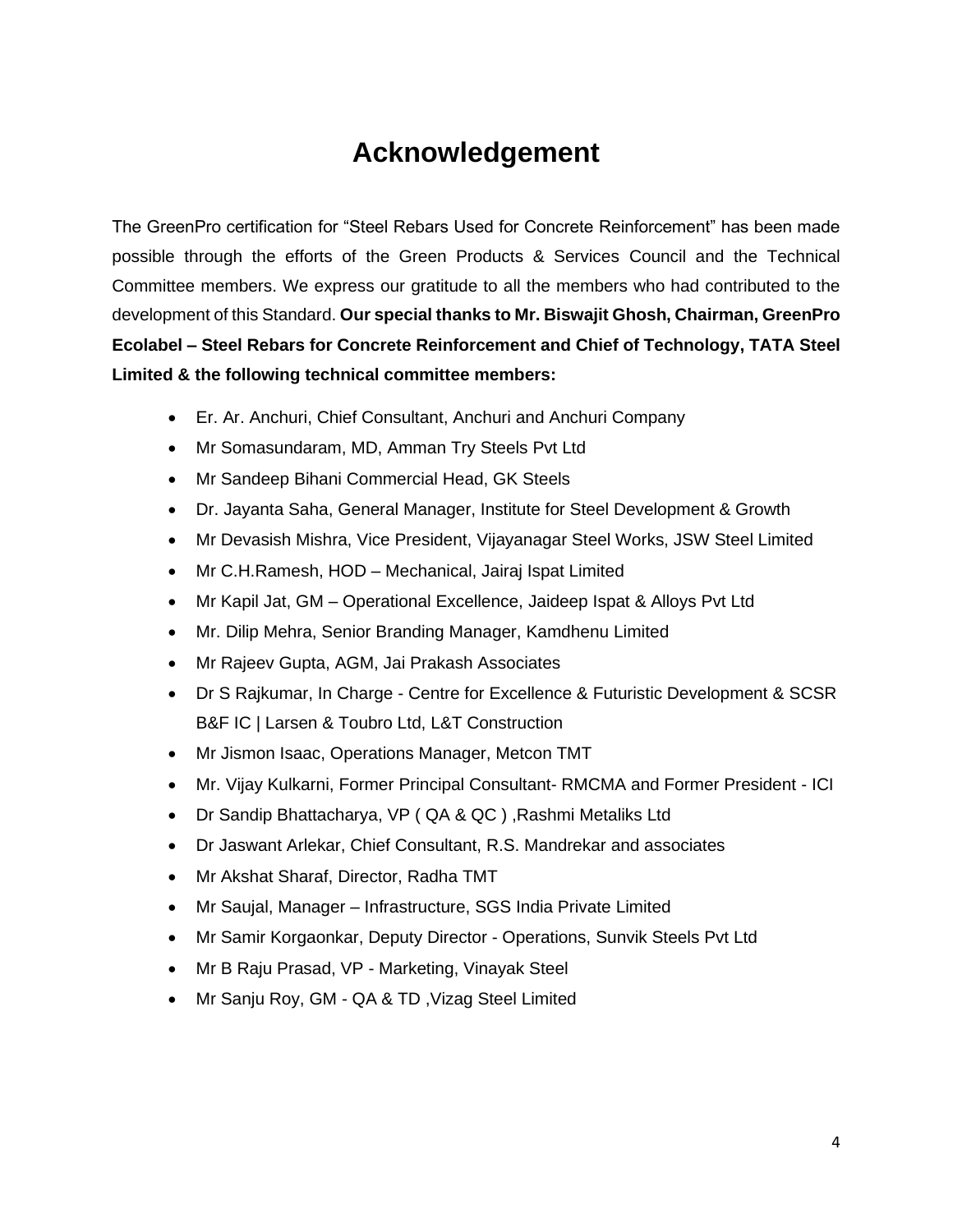# **Contents**

| Contents |  |  |
|----------|--|--|
|          |  |  |

| GREENPRO CERTIFICATION STANDARD FOR STEEL REBARS USED FOR CONCRETE REINFORCMENT |  |
|---------------------------------------------------------------------------------|--|
|                                                                                 |  |
|                                                                                 |  |
|                                                                                 |  |
|                                                                                 |  |
|                                                                                 |  |
|                                                                                 |  |
|                                                                                 |  |
|                                                                                 |  |
|                                                                                 |  |
|                                                                                 |  |
|                                                                                 |  |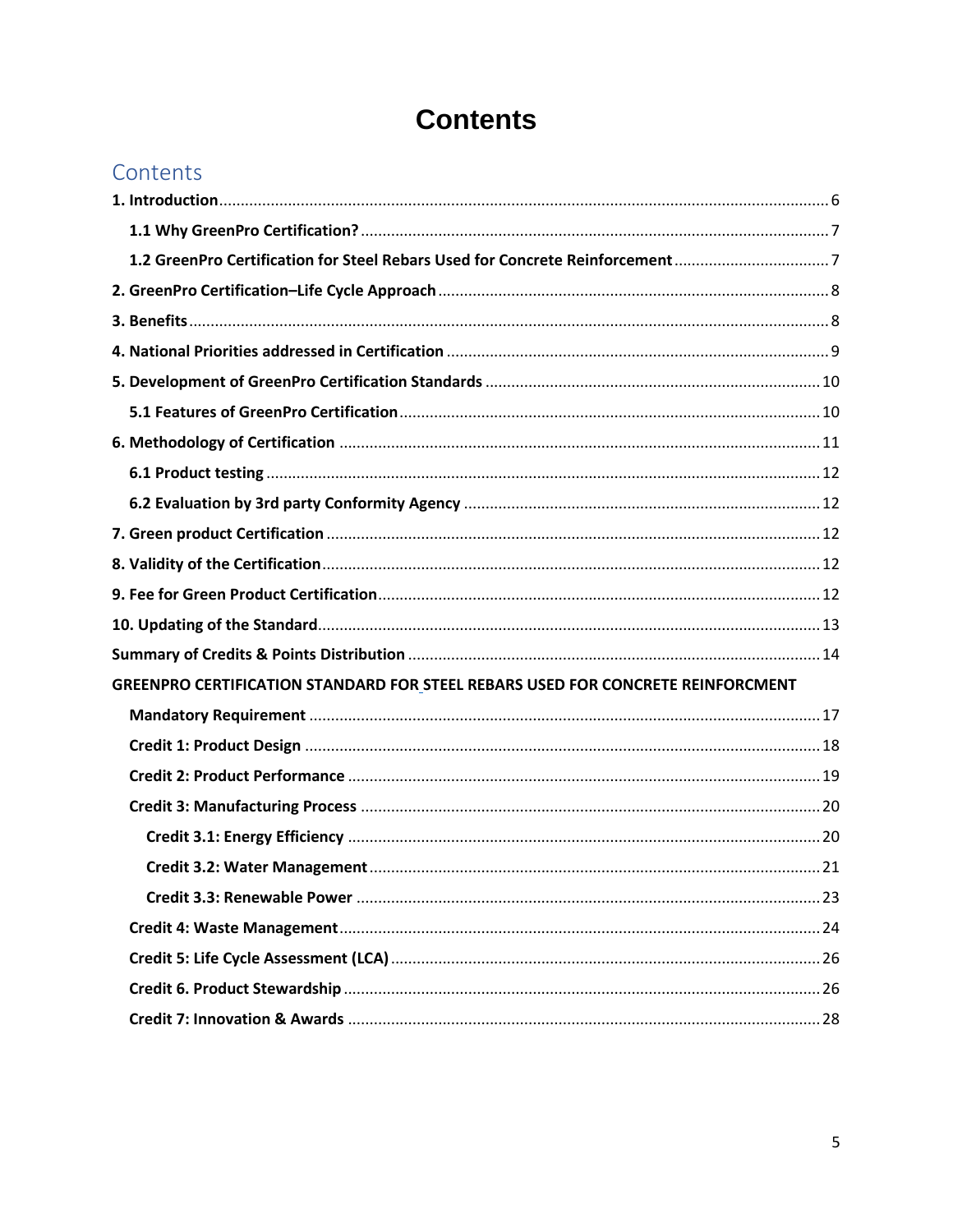### <span id="page-5-0"></span>1. Introduction

The construction industry is one of the fastest-growing sectors in India contributing significantly to economic growth. At the same time, the rapid growth of the sector poses a host of challenges for preserving the environment and health of occupants. The Green Building Movement spearheaded by the Indian Green Building Council (IGBC) has enabled the construction industry to incorporate Green Building concepts for the enhanced economic, health, and environmental performance of buildings. Thus far, the Council has been instrumental in enabling 7.61 Billion Sq. ft of green buildings in the country. The Green Building market growth has created the demand for Green products & services. The demand is expected to grow exponentially in the future.

Against this background, CII-Sohrabji Godrej Green Business Centre (CII-Godrej GBC) has launched the **Green Products and Services Council** with the support of all the stakeholders including product manufacturers, standard developers, architects, Green building developers, conformity agencies etc.

### **The key objective of the council is to facilitate green product market transformation in India through 'Green Product Certification'.**

The initial focus of the council will be on Green building products and related technologies. Over a while, the council will expand its focus to other areas such as industrial products, consumer items, services, etc.

This certification is applicable for all Steel Rebar manufacturing units including commercial and captive plants. The scope of this framework includes only the Rebar Manufacturing process and not its upstream (source of crude steel for producing rebar and the technology for manufacturing crude steel differs and is not comparable. Hence, to have this certification open to all types of rebar manufacturers, the scope of this certification is limited to the Rebar manufacturing process irrespective of the sourcing route of the raw material crude steel).

It is suggested that for brands opting for this framework having multiple manufacturing units (including contract manufacturing), some parameters will be scored based on the weighted average of the score from individual manufacturing units and some parameters will be overall. (Eg. Product-related initiatives, customer engagement, etc., will be overall irrespective of the individual manufacturing units, whereas reduction in utility consumption will be scored manufacturing unit-wise and finally weighted average score will be taken for the overall scoring).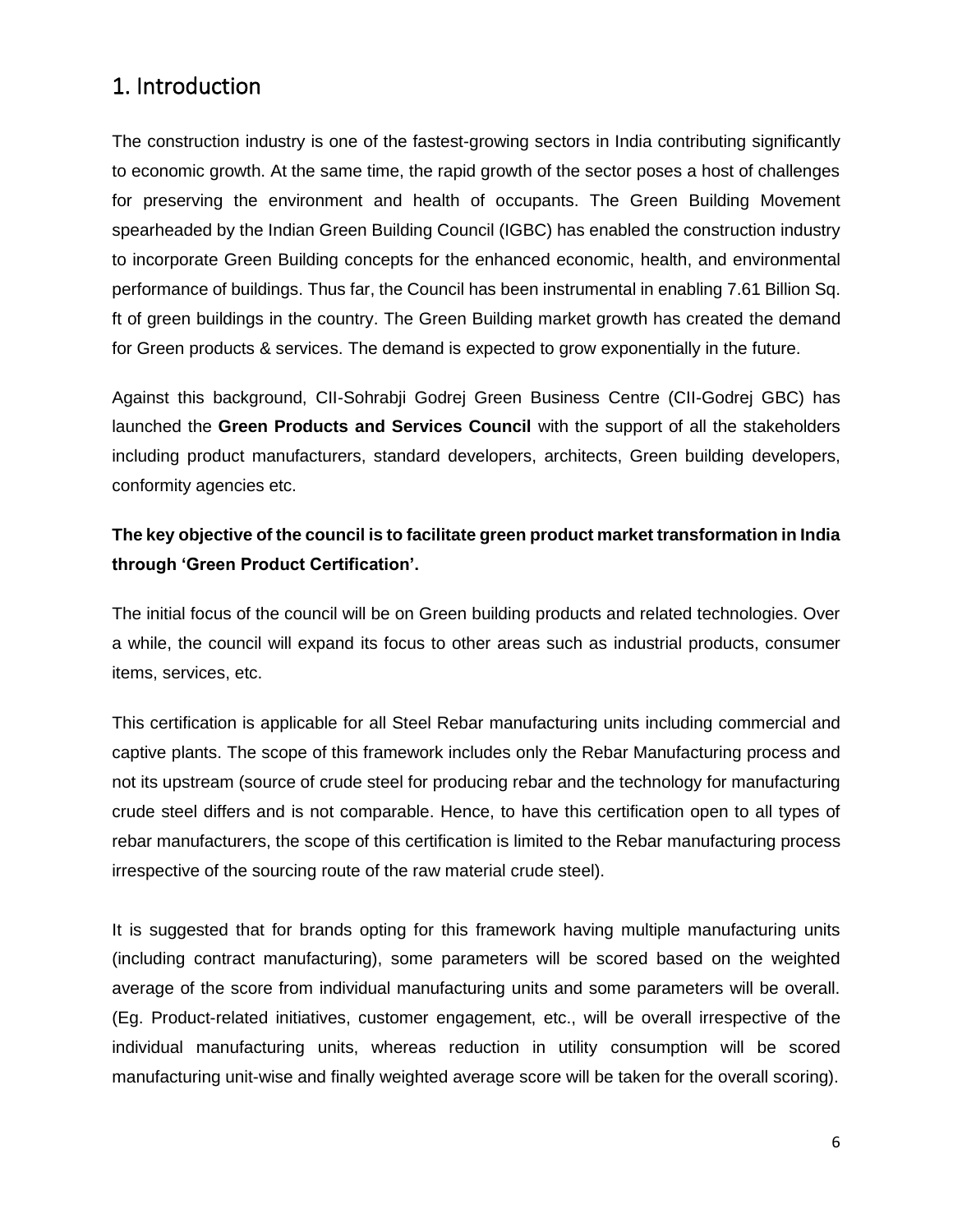### <span id="page-6-0"></span>1.1 Why GreenPro Certification?

The GreenPro Certification is a tool for facilitating Green Product market transformation in the country. The GreenPro Certification is expected to:

- 1. Enable green building projects in selecting the right product and equipment
- 2. Increase the market demand for the Green products
- 3. Put a system in place for a product to be called 'green'

#### <span id="page-6-1"></span>1.2 GreenPro Certification for Steel Rebars Used for Concrete Reinforcement

Concrete is a relatively brittle material that is strong under compression but weak in tension. Plain, unreinforced concrete is unsuitable for many structures as it is relatively poor at withstanding stresses induced by vibrations, wind loading, and so on. Hence, Steel bars are commonly used as reinforcement to impart tensile and shear strength to the structure. Reinforced concrete is versatile and economical, hence one of the most widely used practices for the construction of various types of structures like buildings, bridges, metros, etc. With this background, the steel demand is on the rise in India. As per Indian Steel Association (ISA), India was the world's secondlargest steel producer in 2019 with crude steel production of 111.2 million tons (MT), and the steel demand is estimated to grow 7 percent in FY20 and FY21.

Steel rebars form the backbone of the construction segment and must possess suitable mechanical and chemical properties so that they can exhibit high tolerances to various damaging forces acting on the building members such as foundations, beams, columns and slabs, and external environment. Currently, a clear trend is discernible in that reinforced concrete structural members are required to be designed for longer service life from sustainability considerations. The Steel Rebars sector offers enormous cost-effective intervention opportunities for improving the performance of the product to enable them to meet the upcoming requirements of infrastructure development. This shall help in the sustainable construction of new infrastructure projects in India such as bridges, metros, tunnels, etc. for a prolonged service life.

Hence, CII-Godrej Green Business Centre proposes to develop Green Product Certification for Steel Rebars Used for Concrete Reinforcement to facilitate market transformation and thereby facilitate in reducing the overall environmental impact from the Steel Rebars / Reinforced Concrete sector.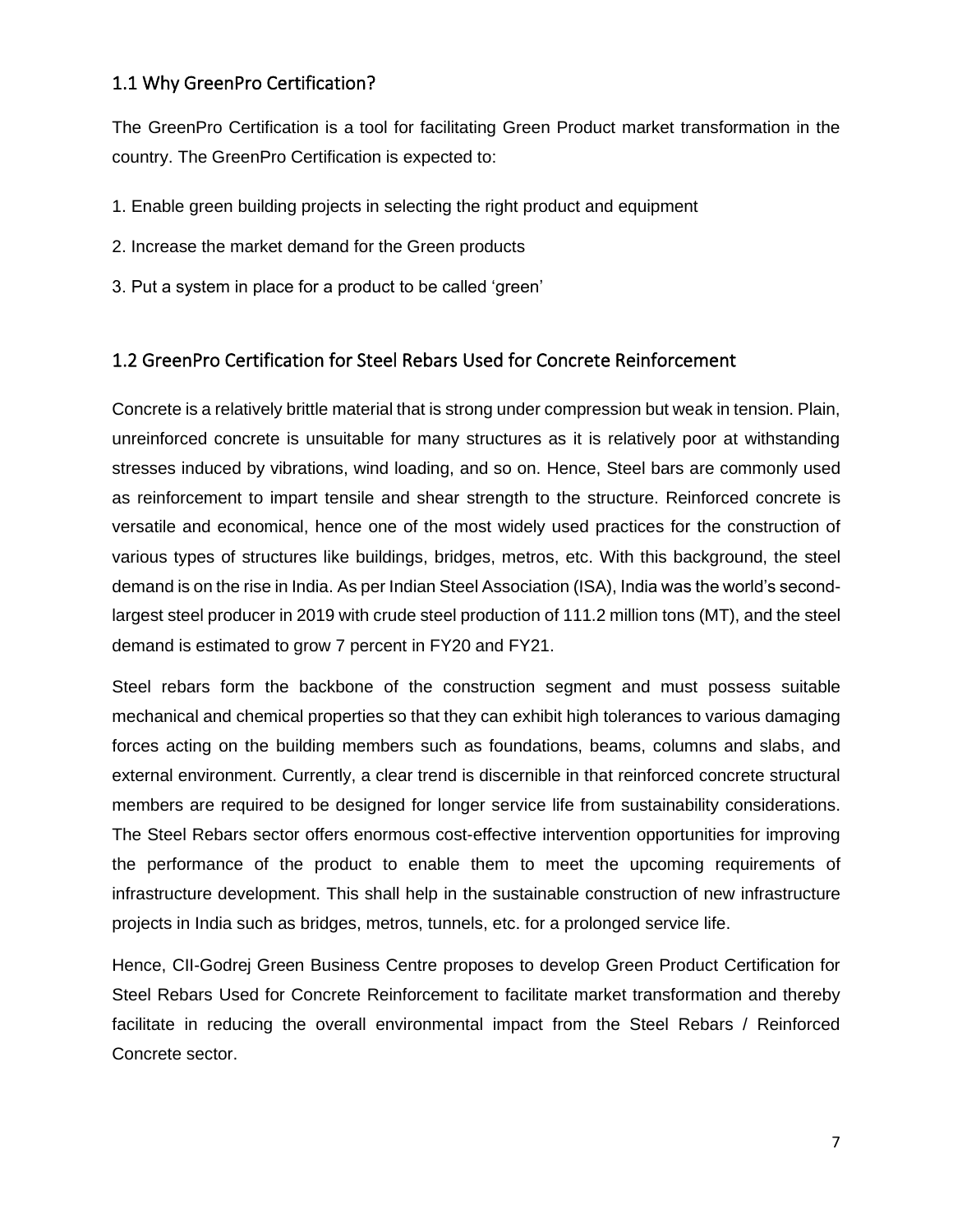### <span id="page-7-0"></span>2. GreenPro Certification–Life Cycle Approach

The Green Products Rating adopts a holistic approach based on the 'Life Cycle' of the product. The rating system

encourages the product manufacturers to implement measures that would result in environmental, health, and wellbeing benefits at the following stages of the life cycle of the products.

- 1. Product Design
- 2. Raw materials
- 3. Manufacturing Process
- 4. Product Performance during use
- 5. Disposal / Recycling



### <span id="page-7-1"></span>3. Benefits

GreenPro certification benefits both the product manufacturers and the users. The benefits are both tangible and intangible.

#### For Product Manufacturers

Some of the benefits of GreenPro Certification for the product manufacturers are highlighted below:

- GreenPro Certification differentiates the Green product from the competition
- Increases the market reach out with credible and precise information on the Green features of the products
- Enables Green product Innovation
- Increases resource conservation through enhanced energy efficiency, water efficiency, use of renewable energy, minimization waste, etc., during the manufacturing process and hence increase in profitability
- Acts as a driver for achieving environment excellence
- Complements National & International Green Building Certification systems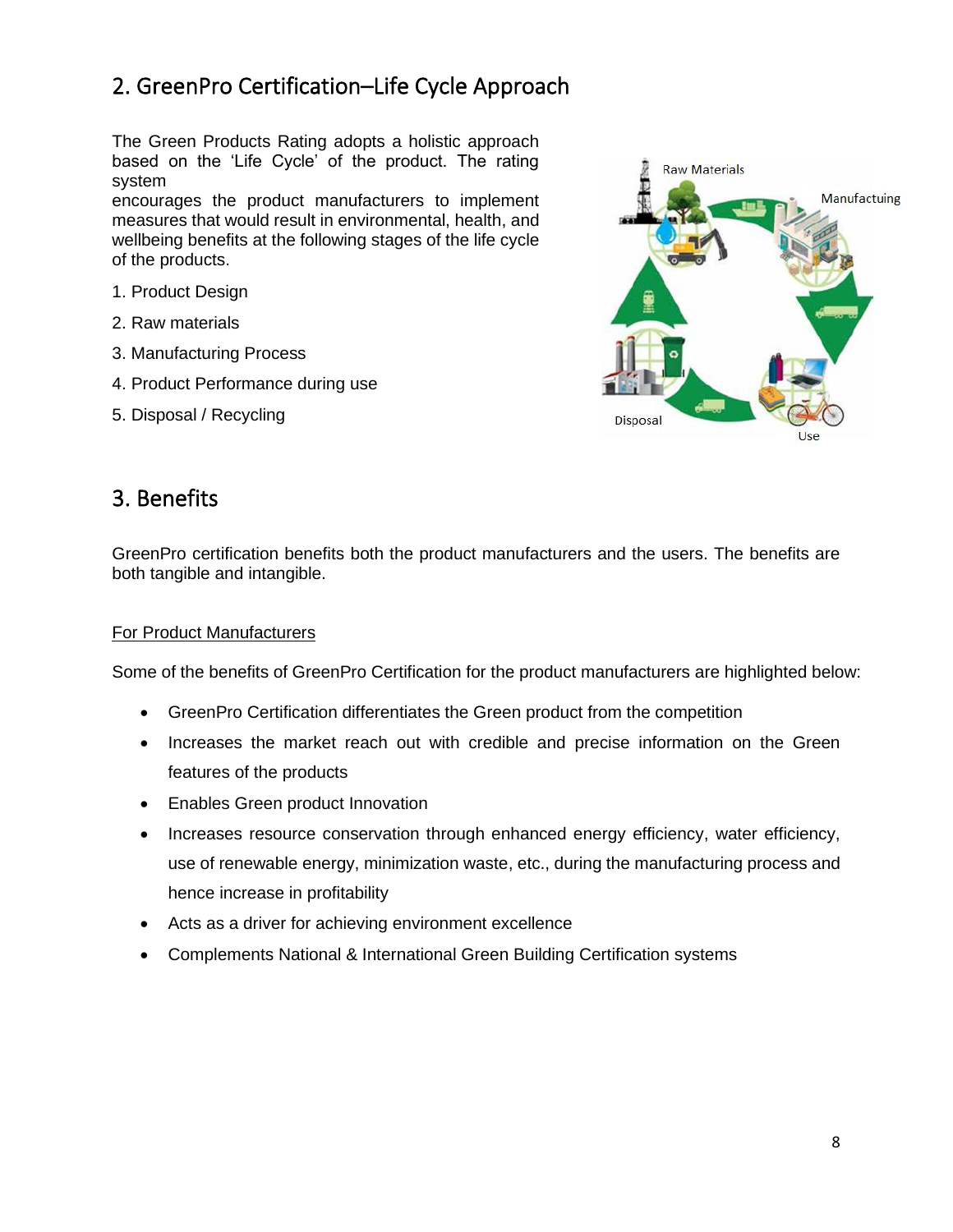#### For Users

The use of Greenpro certified steel rebars should lead to significant tangible and intangible benefits for the end-users (Developers and Contractors) in terms of environmental sustainability.

Some of the benefits for the users are highlighted below:

- Recognition and credits for achieving national and international Certification for the Green **Buildings**
- Improved product performance during use to reduce resource consumption and environmental impacts
- Time and effort in carrying out due diligence in selecting a green product is saved
- Ensures Toxic and hazardous substances free products which in turn decrease "health and wellbeing" risks of the users

#### For Structural Designers

- High-quality steel for better design and longer durability of structures
- Reduces due diligence and effort in the verification of sustainable steel rebars
- Brings cost-effectiveness and increases the pace of construction

### <span id="page-8-0"></span>4. National Priorities addressed in Certification

GreenPro Certification addresses the following which are priorities of the Government at the National level:

#### *Water:*

Water is a major concern in most of the country. Implementation of water efficiency measures and "zero Liquid Discharge" are being encouraged to address the water-related issues.

#### *Land:*

The availability of land and the increase in land pollution are major areas of concern. The Certification system demands increased recycling of material after use which would result in a reduction in landfills and hence reduction in land pollution.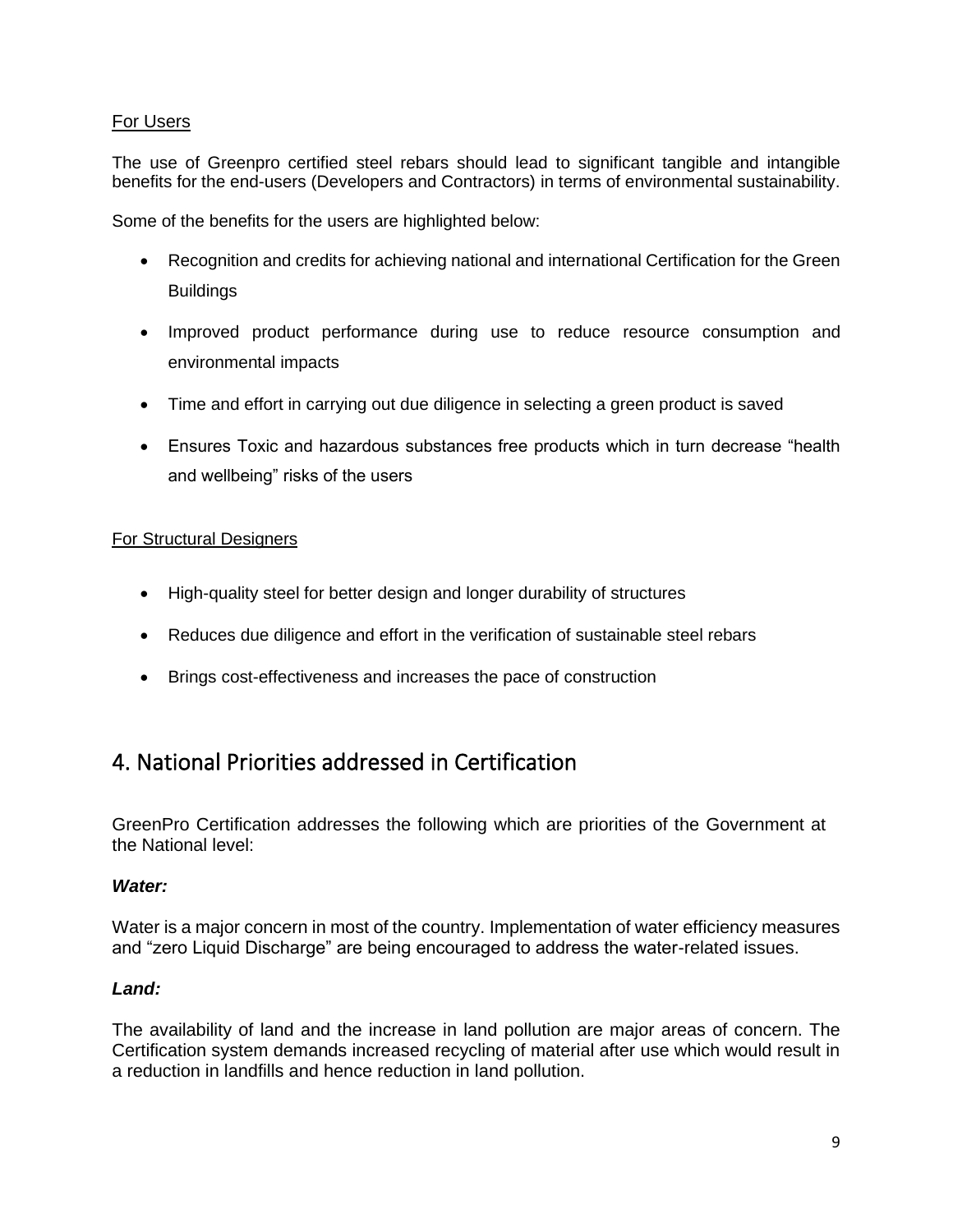#### *Energy Efficiency:*

The Certification system encourages the product manufacturers to adopt energy efficiency improvement measures and reduce their energy consumption which is in line with the National Mission on Enhanced Energy Efficiency.

#### *Renewable Energy:*

The Certification advocates compliance with Renewable Purchase Obligation (RPO) and encourages product manufacturers to invest in renewable power generation. This is in line with the Government of India's objective of increasing the contribution of renewable power sources.

A combination of improving energy efficiency and the use of renewable energy leads to support the government's efforts on Climate Change issues.

### <span id="page-9-0"></span>5. Development of GreenPro Certification Standards

GreenPro Certification applies product specific **'Ecolabelling Standards'** for evaluating the products. The Certification standards are developed with the support of respective product committees formed under the aegis of the Green products and services council.

The product committee involves all major stakeholders related to the respective product category including product manufacturers, standard setters, conformity agencies, architects, users *et al.*  The product committee is led by an expert who is also an unbiased specifier.

Key findings of pilot projects are incorporated into the certification standard with consent from the product committee.

#### <span id="page-9-1"></span>5.1 Features of GreenPro Ecolabel

The ecolabelling system follows a prescriptive as well as a performance-based approach for evaluating a product. The Certification calls for a demonstration of product performance through testing as per specified standards and implementation of measures at every stage of the Life Cycle of the product, leading to measurable environmental benefits.

The Certification system evaluates green features for products based on various performance parameters grouped under the following Credit Modules.

**1. Product Design:** The Certification necessitates the manufacturer to demonstrate its top management commitment towards environmental performance improvement of the product.

**2. Product Performance:** The required performance parameters of the product need to be demonstrated through product testing as per the specified standards.

**3. Waste Management:** The Certification calls for efforts to minimize the wastes or safer disposal of the wastes generated during the manufacturing process

**4. Energy Management:** The Certification encourages the use of energy-efficient process including proper monitoring of energy consumption, use of energy source having a comparatively lesser environmental impact and use of renewable energy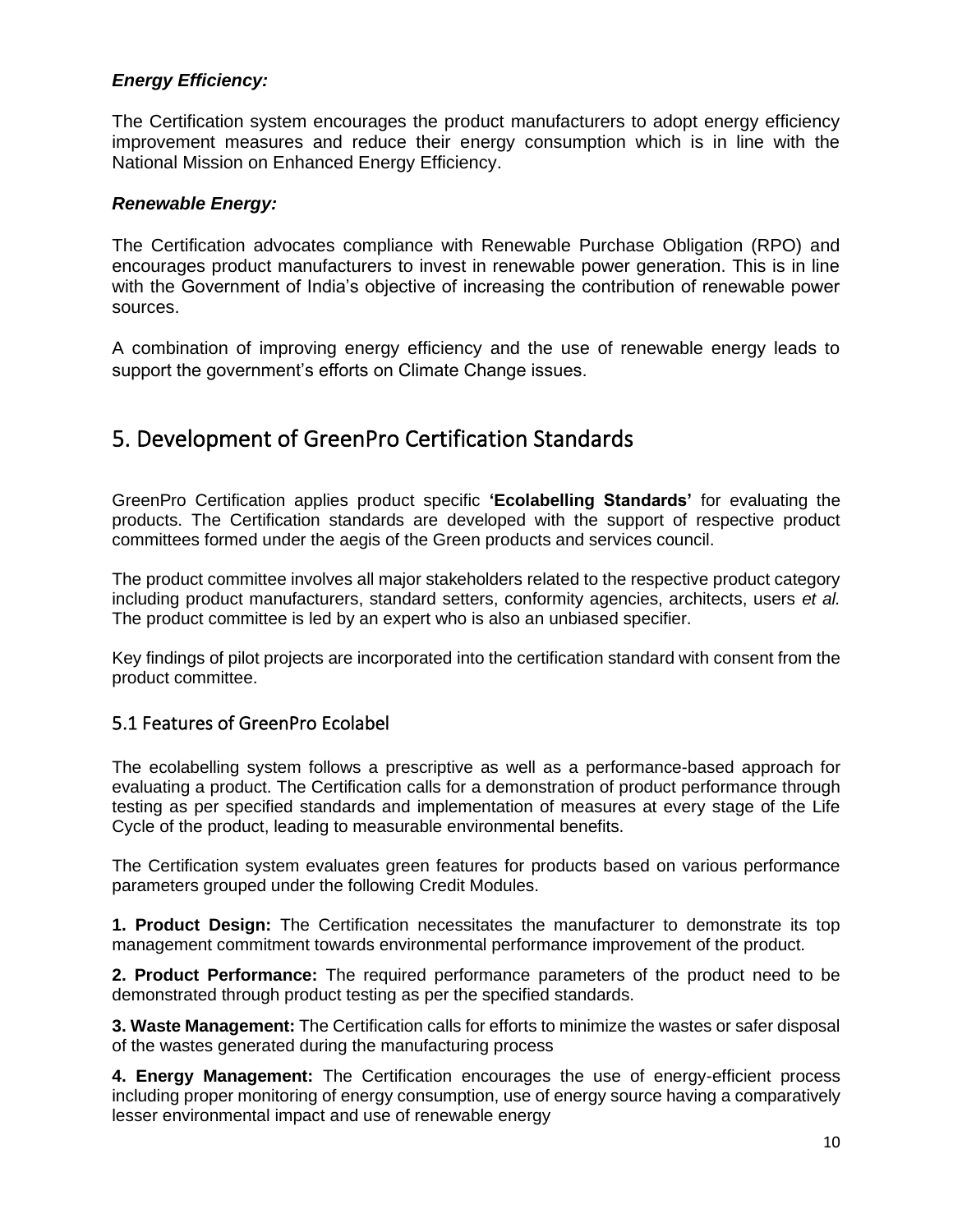**5. Water Management:** The Certification calls for efforts to minimize the water consumption processes as well as promotes the concept of Zero Liquid Discharge, water-saving and monitoring

**6. Life Cycle Approach:** The Certification encourages the product manufacturer to carry out Life cycle analysis for the products and implement measures based on the impact analysis.

**7. Product Stewardship:** The Certification recognizes the measures implemented by the product manufacturers to reduce environmental and health impacts in product transportation, use, and recycling/product disposal

**8. Innovation:** The Certification recognizes the innovative measures implemented by the product manufacturers which had resulted in a substantial reduction in environmental impact exceeding the threshold level specified in the Certification standard.

The approach and the Credit Modules for evaluation of products remain by and large the same for all the product categories. However, the credits as part of the individual Credit Modules and the weightage will vary depending upon the product categories and their significance.

#### **A Product needs to comply with certain specified mandatory requirements. The mandatory requirements will vary depending upon the product category.**

The threshold limit of all the credits is 100. The product manufacturers can apply for the Credits depending upon the applicability and gain credit points for the Certification.

### <span id="page-10-0"></span>6. Methodology of Certification

The step by step methodology for the Certification is mentioned below.

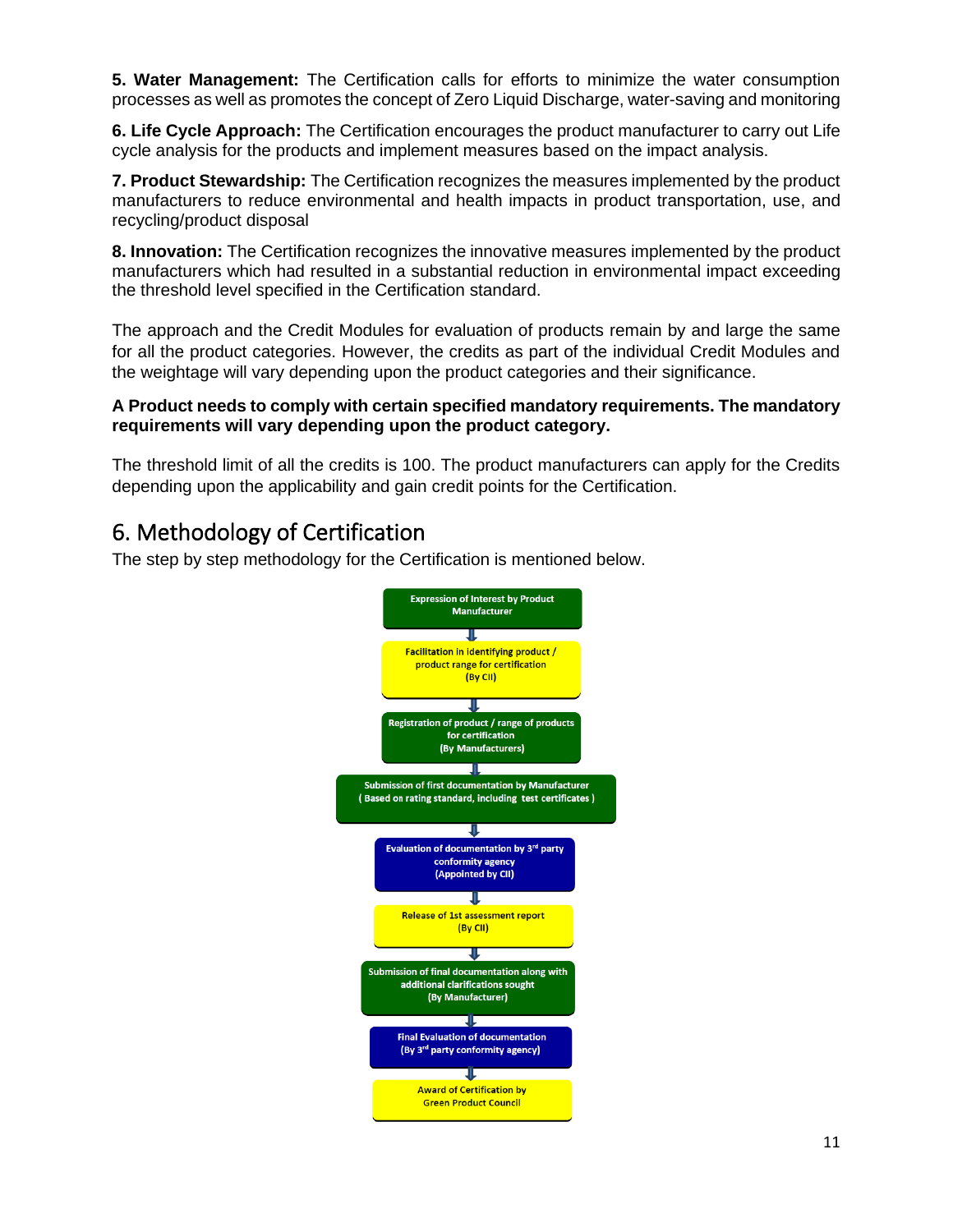### <span id="page-11-0"></span>6.1 Product testing

The Green Product Certification calls for testing of select product parameters for the award of Certification. The product parameters will vary depending upon product categories. Wherever testing of the products is specified, the Certification system also specifies the testing standards and the requirements.

The product manufacturers can carry out the product testing in any of the Laboratories accredited by 3<sup>rd</sup> party National Accreditation Board for Testing and Calibration Laboratories (NABL) according to the specified standards and produce the test certificates with the test results for further evaluation.

If the product testing needs to be carried out outside the country, the laboratory should have been accredited by the accrediting agency recognized by the Government of the respective country or an accrediting agency which is a member of international bodies such as International Laboratory Accreditation Co-operation (ILAC), Asia Pacific Laboratory Accreditation Co-operation (APLAC), etc.

### <span id="page-11-1"></span>6.2 Evaluation by 3rd party Conformity Agency

The document submitted by the product manufacturer will be evaluated by a 3rd party conformity agency appointed by CII-Godrej GBC. Conformity agency is a competent 3rd party agency for carrying out product conformity assessment for various products which would involve Product testing, inspection, factory audits, and documentary review.

### <span id="page-11-2"></span>7. Green product Certification

A product will be certified depending upon the number of credit points achieved based on the evaluation of a third-party conformity agency.

The maximum achievable credit points are 100. A product will be certified as 'Green Product' if it achieves 50 or more credit points in the evaluation.

If multiple plants are manufacturing the same product, then the scoring shall be based on the weighted average of all plants. For Integrated plants, the plant may choose to show compliance at unit level or plant level.

### <span id="page-11-3"></span>8. Validity of the Certification

GreenPro certification is valid for 2 years from the date of award of the Certification with a yearly review for the product/product range. At the end of the validity period, the product manufacturer needs to apply for the renewal of the Green Product Certification.

Before the end of the validity period, the product manufacturer can attempt for a higher level of Certification after implementing sufficient measures for gaining credit points. However, the attempt can be made only after a year from the date of award of the Product Certification.

### <span id="page-11-4"></span>9. Fee for Green Product Certification

The fee details are available on the website [www.ciigreenpro.com.](http://www.ciigreenpro.com/) The fee details can also be obtained through the contact details mentioned in the manual.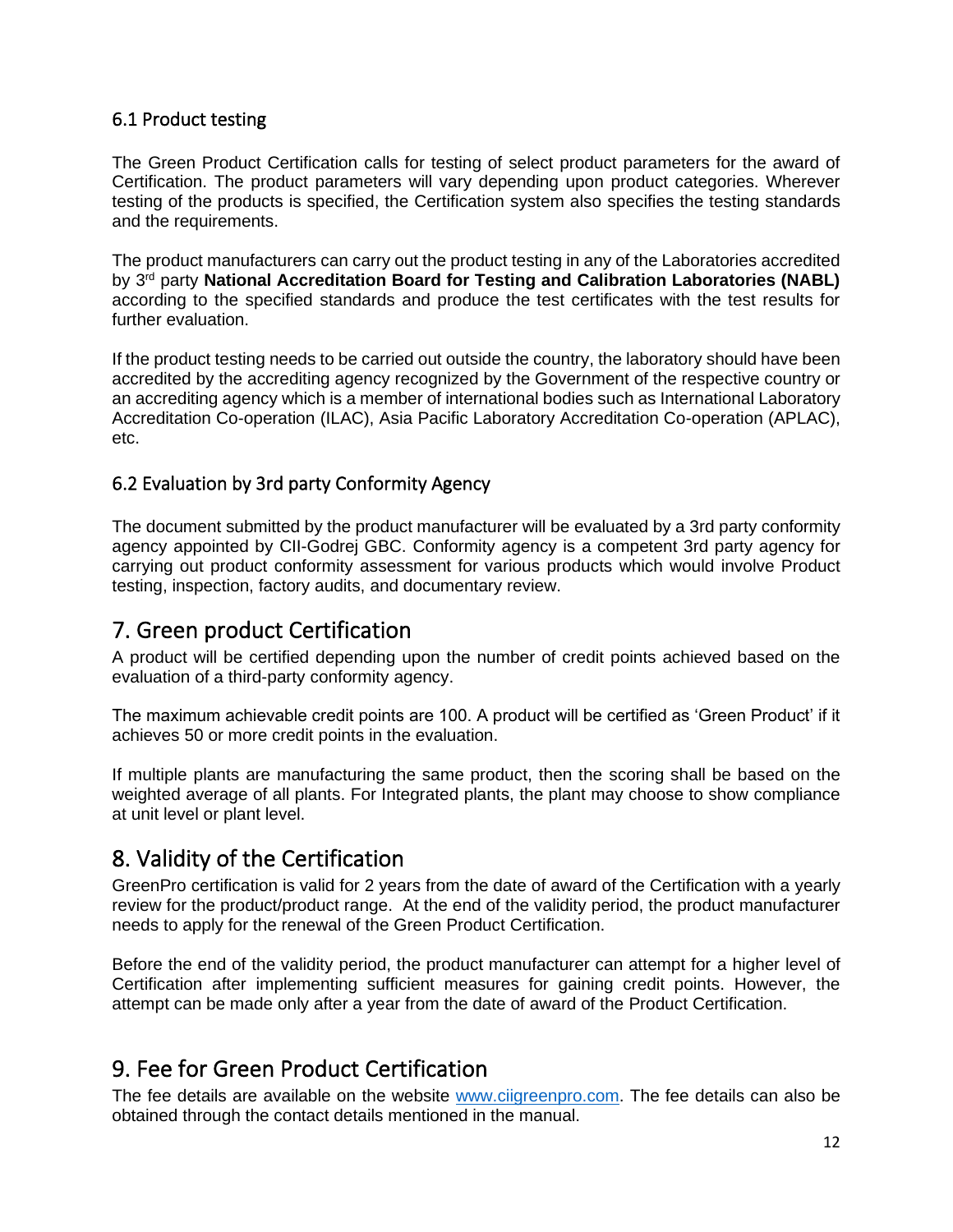### <span id="page-12-0"></span>10. Updating of the Standard

GreenPro Certification Standard for Steel Rebar is the result of the Green Product and Services council's efforts towards facilitating market transformation in Green Building Products. The council endeavors to periodically update the standard and raise the bar.

The updating of the standard will be taken up with the support of the product committee on a consensus basis. Updates or addenda will be incorporated and formally communicated to the applicants.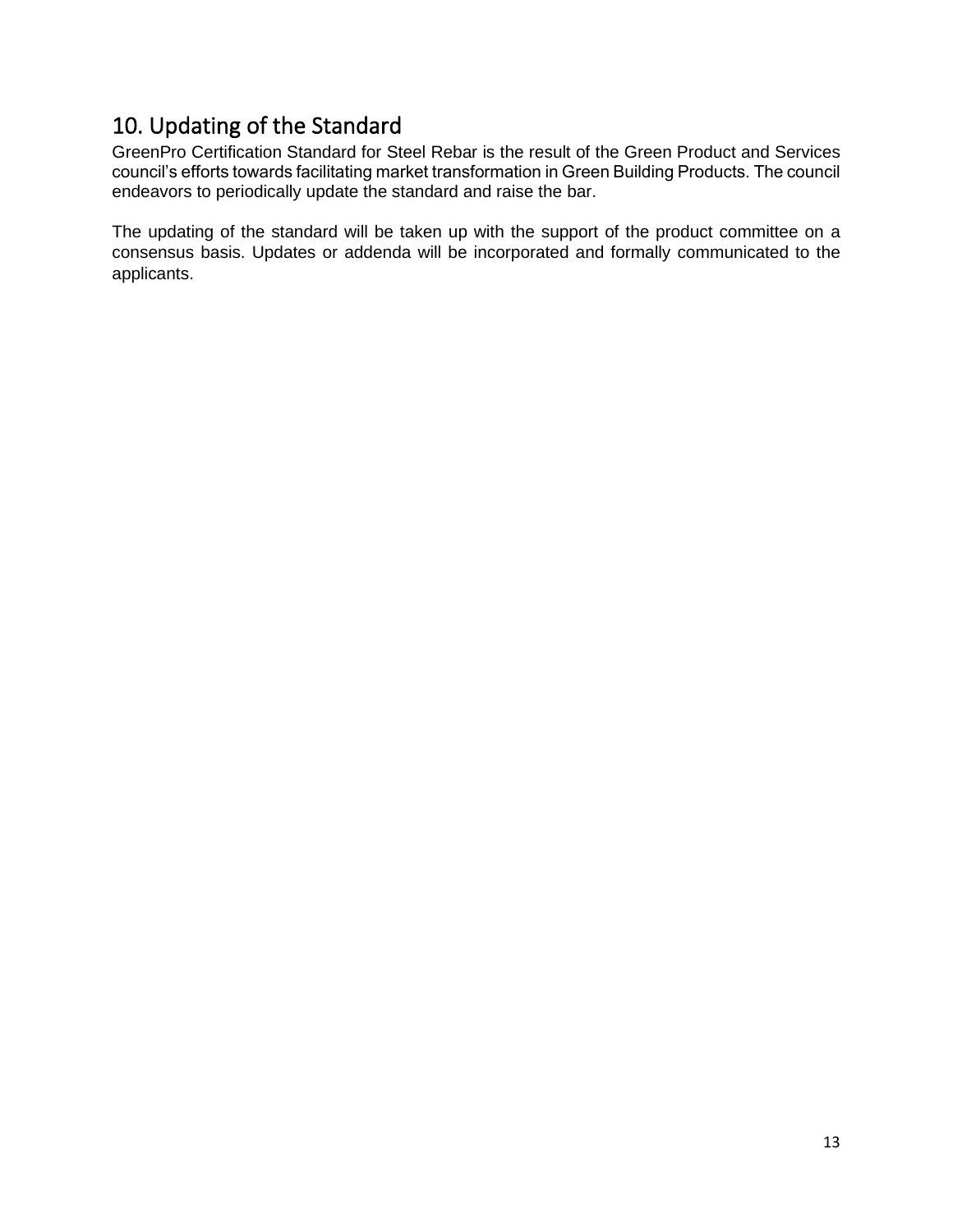# Summary of Credits & Points Distribution

<span id="page-13-0"></span>

| <b>GreenPro Certification - Steel Rebars Used for Concrete Reinforcement</b> |                                                                                                                                                                  |                                         |  |
|------------------------------------------------------------------------------|------------------------------------------------------------------------------------------------------------------------------------------------------------------|-----------------------------------------|--|
| <b>Credits</b>                                                               | <b>Criteria</b>                                                                                                                                                  | <b>Proposed</b><br><b>Credit Points</b> |  |
| 1                                                                            | <b>Product Design</b>                                                                                                                                            | 5                                       |  |
| 1.1                                                                          | Eco vision                                                                                                                                                       | $\overline{2}$                          |  |
| 1.2                                                                          | Strategies adopted                                                                                                                                               | 3                                       |  |
|                                                                              | - At the design stage of the product                                                                                                                             | $\overline{2}$                          |  |
|                                                                              | - ISO 14001 certified manufacturing plant                                                                                                                        | 1                                       |  |
| $\overline{2}$                                                               | <b>Product Performance</b>                                                                                                                                       | 30                                      |  |
|                                                                              | <b>Mandatory Requirement</b><br>Use of clean steel billet meeting the requirement of IS 1786:2008<br>(Clause 1.6) on the metallurgical history of input material |                                         |  |
|                                                                              | <b>FE 415</b>                                                                                                                                                    |                                         |  |
|                                                                              | Low Ductility (Non D grade) and No Corrosion Resistance                                                                                                          | 10                                      |  |
|                                                                              | High Ductility (D/S grade) or High Corrosion Resistance<br>$CRE = > 0.4$                                                                                         | 15                                      |  |
|                                                                              | High Ductility (D/S grade) and High Corrosion Resistance<br>$CRE = > 0.4$                                                                                        | 20                                      |  |
|                                                                              | <b>FE 500</b>                                                                                                                                                    |                                         |  |
|                                                                              | Low Ductility (Non D grade) and No Corrosion Resistance                                                                                                          | 20                                      |  |
|                                                                              | High Ductility (D/S grade) or High Corrosion Resistance<br>$CRE = > 0.4$                                                                                         | 25                                      |  |
|                                                                              | High Ductility (D/S grade) and High Corrosion Resistance<br>$CRE = > 0.4$                                                                                        | 30                                      |  |
|                                                                              | Fe 550                                                                                                                                                           |                                         |  |
|                                                                              | Low Ductility (Non D grade) and No Corrosion Resistance                                                                                                          | 20                                      |  |
|                                                                              | High Ductility (D/S grade) or High Corrosion Resistance<br>$CRE = > 0.4$                                                                                         | 25                                      |  |
|                                                                              | High Ductility (D/S grade) and High Corrosion Resistance<br>$CRE = > 0.4$                                                                                        | 30                                      |  |
|                                                                              | * Where CRE = Cr+Cu+P+Mo+Ni                                                                                                                                      |                                         |  |
|                                                                              | *For grades above Fe 550, the same scoring pattern of Fe 550 shall be applicable                                                                                 |                                         |  |
| 3                                                                            | <b>Manufacturing Process</b>                                                                                                                                     | 35                                      |  |
| 3.1                                                                          | <b>Energy Efficiency</b>                                                                                                                                         | 15                                      |  |
| 3.1.1                                                                        | <b>Energy Monitoring Systems</b>                                                                                                                                 | $\overline{2}$                          |  |
|                                                                              | Availability of monitoring systems recording of thermal/electrical<br>and utility consumption at site/company level                                              | 1                                       |  |
|                                                                              | Availability of monitoring systems recording of thermal/electrical<br>and utility consumption at plant/production unit level                                     | $\overline{2}$                          |  |
| 3.1.2                                                                        | Reduction in specific energy consumption (Includes both thermal<br>& electrical) over the last 2 years                                                           | 13                                      |  |
|                                                                              | Reduction in specific energy consumption $> 0.25 \le 0.50$ %                                                                                                     | 1                                       |  |
|                                                                              | Reduction in specific energy consumption $> 0.5 \le 1$ %                                                                                                         | 3                                       |  |
|                                                                              | Reduction in specific energy consumption $>1$ $\leq$ 1.5 %                                                                                                       | 5                                       |  |
|                                                                              | Reduction in specific energy consumption $>1.5 \le 2.5$ %                                                                                                        | $\overline{7}$                          |  |
|                                                                              | Reduction in specific energy consumption $> 2.5 \le 3.5$ %                                                                                                       | 10                                      |  |
|                                                                              | Reduction in specific energy consumption > 3.5 %                                                                                                                 | 13                                      |  |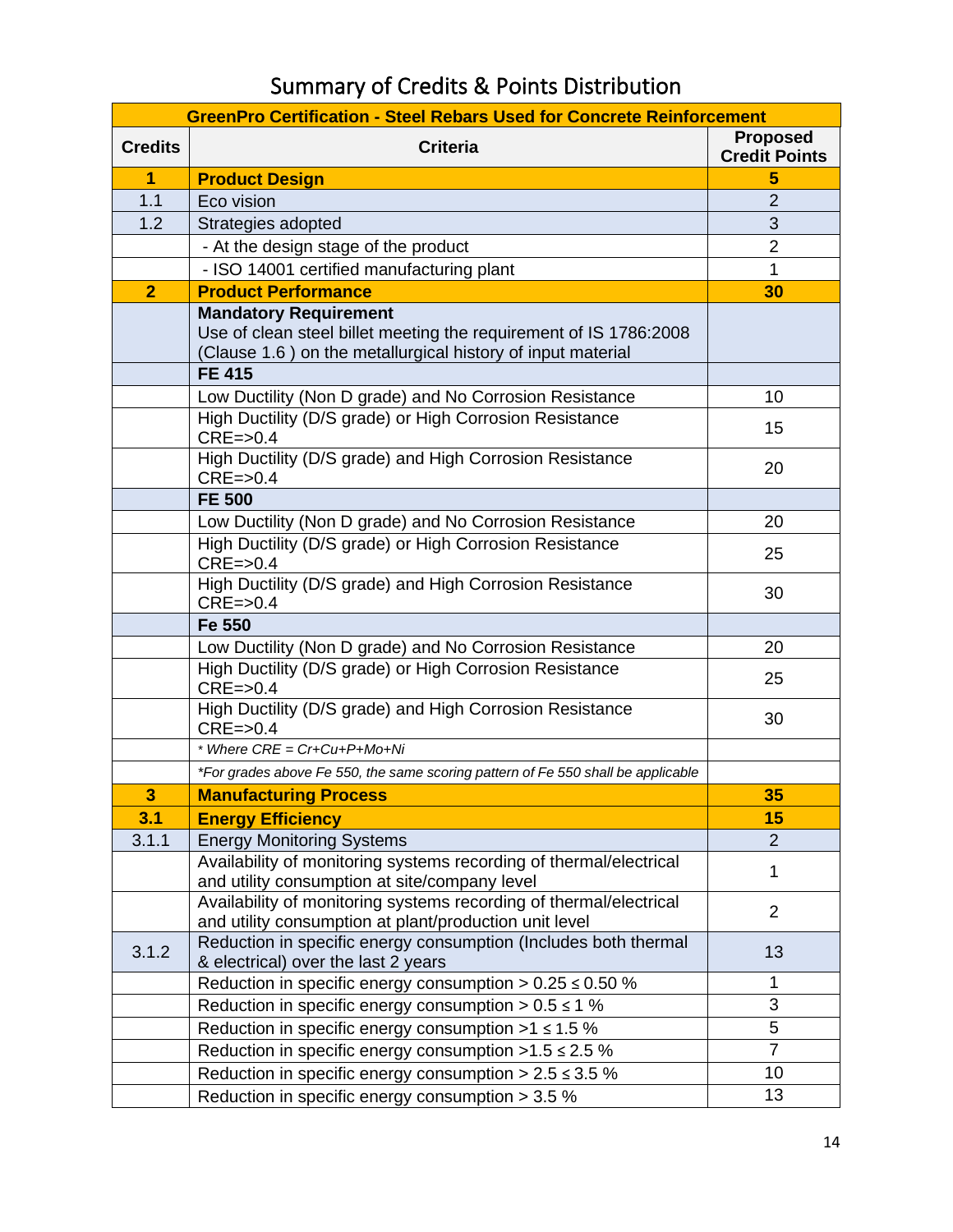|       | *Applicant can choose to demonstrate reduction in specific energy                                                                |                     |
|-------|----------------------------------------------------------------------------------------------------------------------------------|---------------------|
|       | consumption either at plant or site or company level (ISPs)                                                                      |                     |
|       | Either $3.1.1 + 3.1.2$ (OR) as below                                                                                             |                     |
|       | National Benchmarking - Among top 5 Companies                                                                                    | 12                  |
|       | International Benchmarking - Among top 10 Companies                                                                              | 15                  |
| 3.2   | <b>Water Management</b>                                                                                                          | 10                  |
| 3.2.1 | <b>Water Monitoring</b>                                                                                                          | $\overline{2}$      |
|       | Availability of monitoring Systems for COD, BOD, TSS, water<br>consumption, discharge etc. at site/company level                 | 1                   |
|       | Availability of monitoring Systems for COD, BOD, TSS, water                                                                      |                     |
|       | consumption, discharge etc. at plant/production unit level                                                                       | $\overline{2}$      |
| 3.2.2 | Reduction in specific water consumption over the last 2 years                                                                    | $6\phantom{1}6$     |
|       | Reduction in specific water consumption $> 0.5 \le 1$ %                                                                          | 1                   |
|       | Reduction in specific water consumption $>1$ $\leq$ 2.5 %                                                                        | $\overline{2}$      |
|       | Reduction in specific water consumption $> 2.5 \le 4$ %                                                                          | 4                   |
|       | Reduction in specific water consumption > 4 %                                                                                    | 6                   |
|       | *Applicant can choose to demonstrate a reduction in specific<br>water consumption either at plant or site or company level(ISPs) |                     |
|       | Either $3.2.1 + 3.2.2$ (OR) as below                                                                                             |                     |
|       | National Benchmarking - Among top 5 Companies                                                                                    | 6                   |
|       | International Benchmarking - Among top 10 Companies                                                                              | 8                   |
| 3.2.3 | Water discharge                                                                                                                  |                     |
|       | Zero Liquid Discharge Facility - Yes (to be assessed during site                                                                 |                     |
|       | visit)                                                                                                                           | 1                   |
|       |                                                                                                                                  |                     |
| 3.2.4 | Rain water harvesting                                                                                                            | 1                   |
|       | Capture a minimum of 95% of rainwater runoff from roof &                                                                         | 1                   |
|       | nonroof areas of the manufacturing facility                                                                                      |                     |
| 3.3   | <b>Renewable Energy</b>                                                                                                          | 10                  |
| 3.3.1 | Renewable Energy (Use of on-site or off-site renewable sources                                                                   | 5                   |
|       | for meeting the power requirements)<br>$\geq$ 2.5 % substitution in the electricity source                                       | 3                   |
|       | $\geq$ 5 % substitution in the electricity source                                                                                | 4                   |
|       | $\geq$ 10 % substitution in the electricity source                                                                               | 5                   |
| 3.3.2 | Source of energy for reheating billets                                                                                           | 5                   |
|       | >50% energy demand for reheating by coal                                                                                         | $\mathbf 0$         |
|       | >50% energy demand for reheating by furnace oil                                                                                  | $\overline{2}$      |
|       | >50% energy demand for reheating by natural gas                                                                                  | 3                   |
|       | >50% energy demand for reheating by waste heat gases/by                                                                          | 5                   |
|       | product gases/Biomass fuels                                                                                                      |                     |
| 4     | <b>Waste Management</b>                                                                                                          | 10                  |
|       | Mandatory Requirements: Disposal/treatment of Solid, Liquid and<br>Gaseous wastes comply to local regulations                    |                     |
|       | Classification of Waste types and Proper                                                                                         |                     |
| 4.1   | documentation/Inventorisation of waste types                                                                                     | 1                   |
| 4.2   | <b>Waste Disposal by Manufacturer</b>                                                                                            | $\overline{9}$      |
|       | Waste sent for recycling $>10\% \le 20\%$                                                                                        | 1                   |
|       | Waste sent for recycling $>20\% \leq 40\%$                                                                                       | 3                   |
|       | Waste sent for recycling $>40\% \le 60\%$<br>Waste sent for recycling $>60\% \leq 80\%$                                          | 5<br>$\overline{7}$ |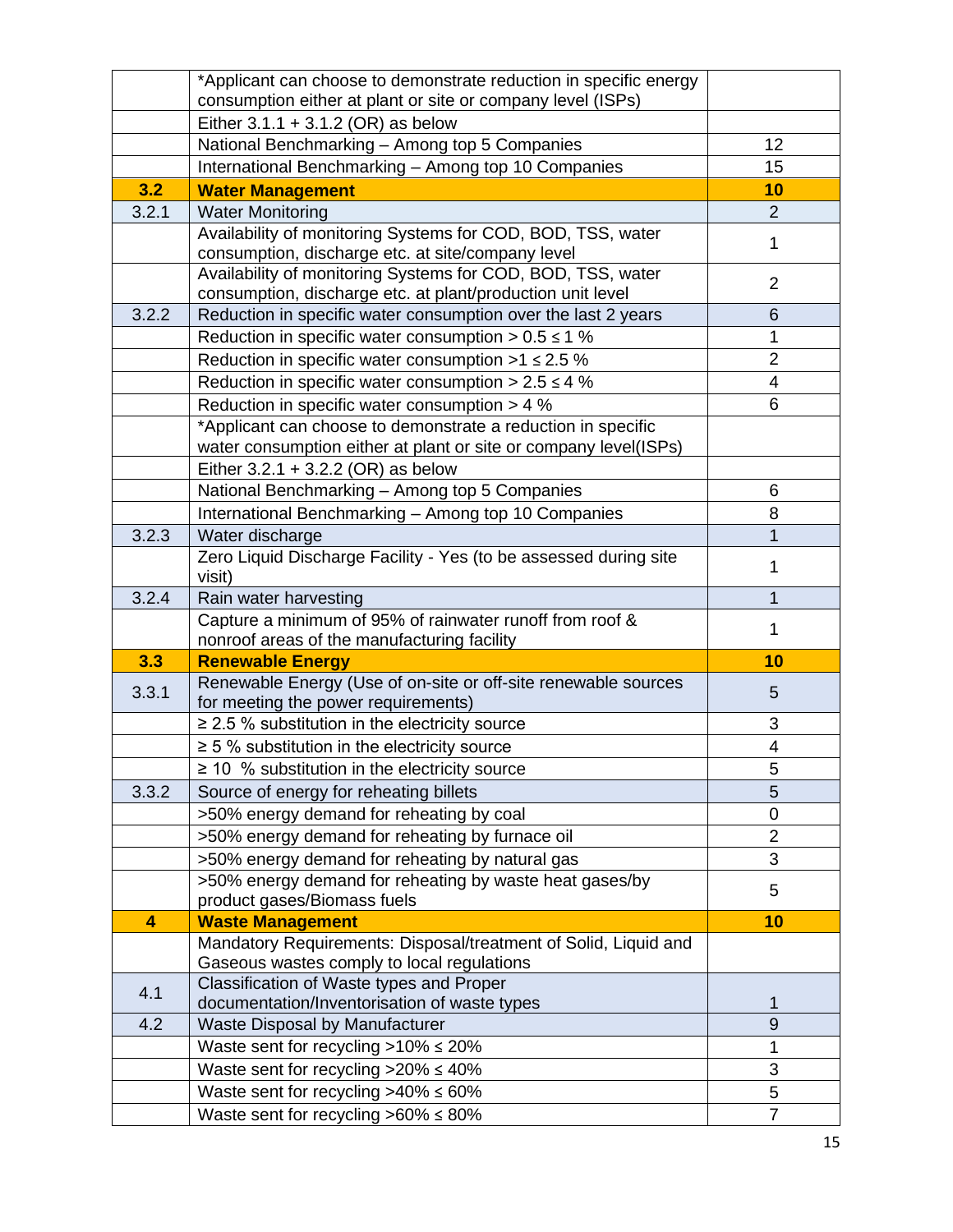|                 | Waste sent for recycling >80% to 100% / Waste recycled<br>internally without any third party vendor                                                           | 9              |
|-----------------|---------------------------------------------------------------------------------------------------------------------------------------------------------------|----------------|
| 3 & 4           | <b>Comply to credit for 3 &amp; 4 (Or) GreenCo Rating</b>                                                                                                     | 45             |
|                 | <b>GreenCo Platinum</b>                                                                                                                                       | 45             |
|                 | GreenCo Gold                                                                                                                                                  | 40             |
|                 | <b>GreenCo Silver</b>                                                                                                                                         | 35             |
|                 | GreenCo Bronze                                                                                                                                                | 30             |
| $5\phantom{.0}$ | <b>Life Cycle Assessment (LCA)</b>                                                                                                                            | 10             |
| 5.1             | Life Cycle Assessment                                                                                                                                         | $\overline{4}$ |
| 5.1 $(a)$       | Life Cycle Analysis (Internal)                                                                                                                                | $\overline{2}$ |
| 5.1 $(b)$       | Life Cycle Analysis (Validated by 3rd Party)                                                                                                                  | $\overline{4}$ |
| 5.2             | Measures taken & Quantification of benefits achieved                                                                                                          | 6              |
|                 | - Implementation of at least one initiative                                                                                                                   | 1              |
|                 | - 2% impact reduction                                                                                                                                         | $\overline{2}$ |
|                 | - 4% impact reduction                                                                                                                                         | 3              |
|                 | - 6% impact reduction                                                                                                                                         | $\overline{4}$ |
|                 | - 8% impact reduction                                                                                                                                         | 5              |
|                 | 10% impact reduction                                                                                                                                          | 6              |
| $6\phantom{1}$  | <b>Product Stewardship</b>                                                                                                                                    | 5              |
| 6.1             | <b>Customer Education</b>                                                                                                                                     | 3              |
|                 | Coverage with qualified personnel to educate customers and<br>address concerns                                                                                | $\overline{2}$ |
|                 | Initiatives taken for enhancing product / application knowledge of<br>stakeholders                                                                            | 1              |
| 6.2             | Quality management system after dispatch of the product                                                                                                       | $\overline{2}$ |
| $\overline{7}$  | <b>Innovation &amp; Awards</b>                                                                                                                                | 5              |
|                 | <b>Innovation &amp; Awards</b>                                                                                                                                | 5              |
|                 | Innovation:<br>Each innovative measure implemented at any stage of Life cycle<br>related to sustainability or product improvement will gain 1 Credit<br>Point | 4              |
|                 | Awards and accolades                                                                                                                                          | 1              |
|                 | <b>Total Points</b>                                                                                                                                           | 100            |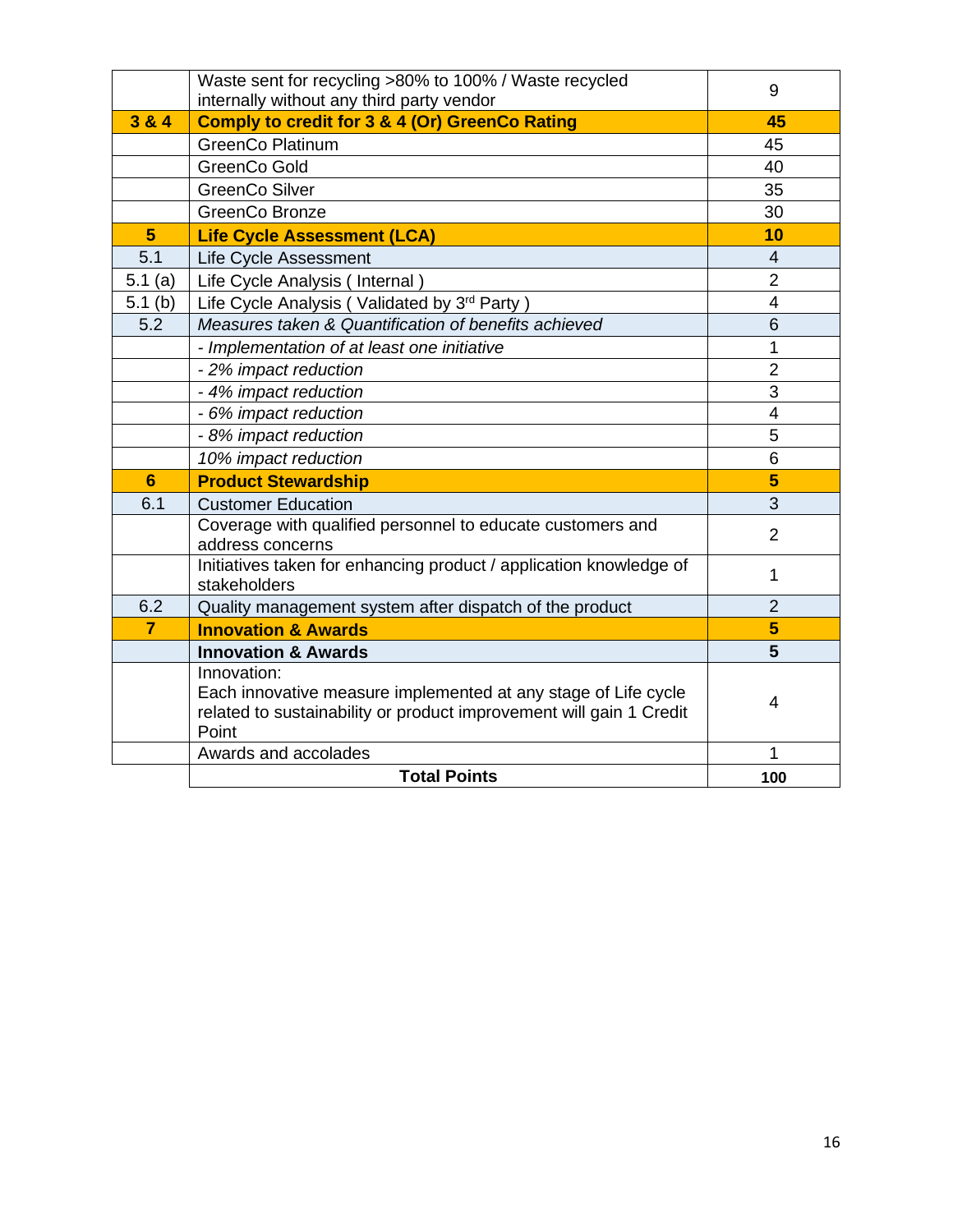### GREENPRO CERTIFICATION STANDARD FOR

### <span id="page-16-0"></span>STEEL REBARS USED FOR CONCRETE REINFORCEMENT

#### <span id="page-16-2"></span><span id="page-16-1"></span>Mandatory Requirement

For a product to be taken up for GreenPro certification, the manufacturer shall comply with the applicable acts & rules related to environment and health & safety (demonstrated, for example, by providing copies of:

- (a) Valid Certificate of consent to operate the plant by the local Municipal Corporation.
- (b) Valid consent to operate under the water (Prevention & Control of pollution) Act & Air
- (Prevention & Control of pollution) Act
- (c) Valid authorization under the hazardous waste (management, handling & trans-boundary movement) rules
- (d) Health & Safety compliance as per the norms of National Safety Council & Compliance to local

regulations for withdrawal of water

(e) Data to demonstrate continued compliance with the requirements of (a) to (d)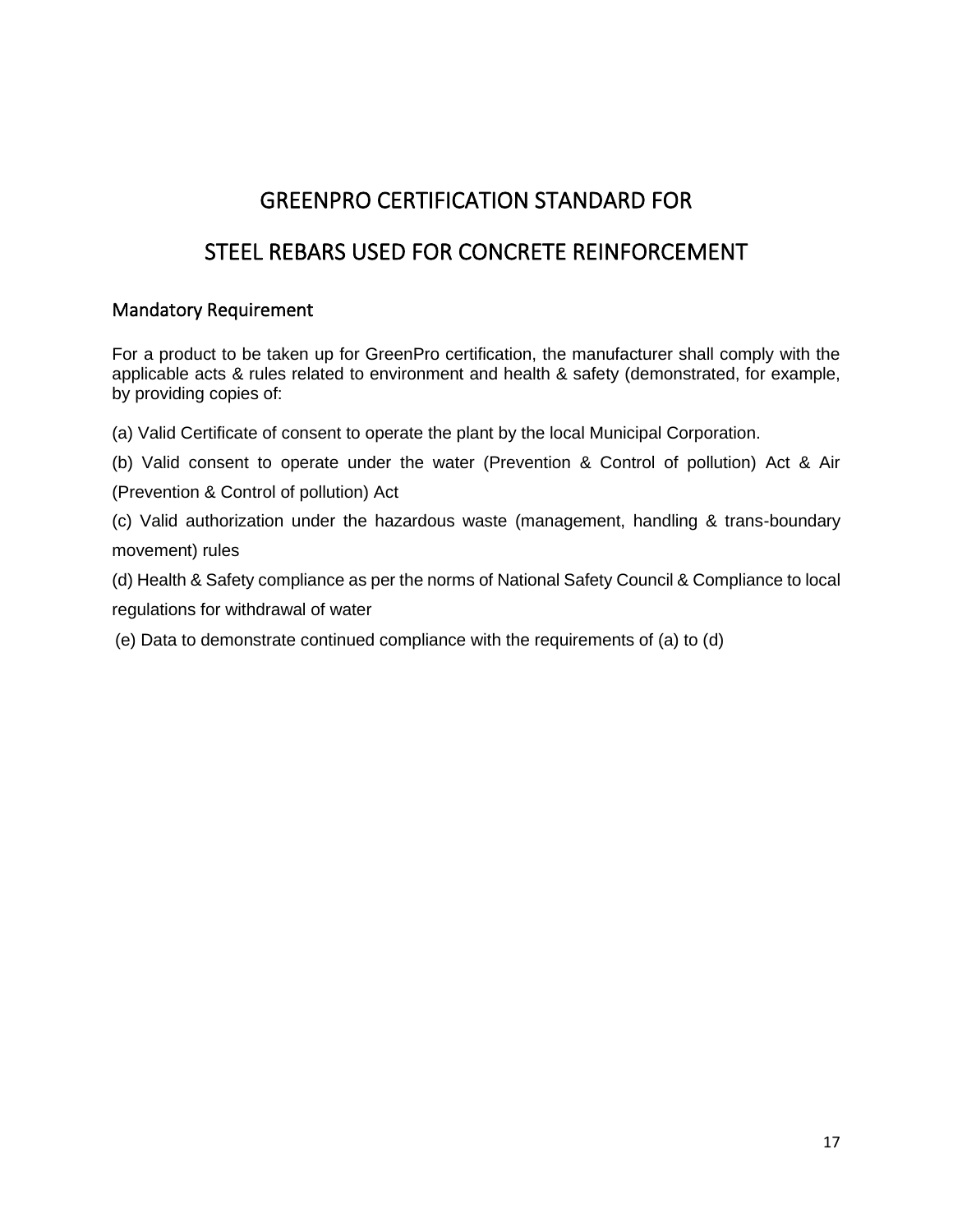### <span id="page-17-0"></span>**Credit 1: Product Design Credit 1: Product Design Points: 5**

#### **Intent:**

To design the product holistically considering all the environmental attributes, to minimize associated environmental impacts

#### **Award of points:**

Provide the details of the Eco Vision to action as per the following for achieving excellence in the design of the products that would result in environmental, health & wellbeing benefits.

Provide the details of the Eco Vision to action as per the following for achieving excellence in the design of the products that would result in environmental, health & well-being benefits.

- ❖ Eco-Vision statement
	- o At the Design Stage
	- o At Manufacturing

Strategies adopted, environment improvement measures/green measures at the design and manufacturing stage of the following products:

- ❖ High Strength steel rebar
- ❖ High Ductility steel rebar
- ❖ Corrosion Resistant steel rebar
- ❖ Durable steel rebar

| <b>Credits</b> | <b>Criteria</b>                           | <b>Proposed Credit Points</b> |
|----------------|-------------------------------------------|-------------------------------|
|                | <b>Product Design</b>                     |                               |
| 1.1            | Eco vision                                |                               |
| 1.2            | Strategies adopted                        |                               |
|                | - At the design stage of the product      |                               |
|                | - ISO 14001 certified manufacturing plant |                               |

#### **Documentation Required:**

- 1. Eco Vision statement
- 2. Strategies adopted at design & manufacturing stage to achieve eco vision

a. Proof for resource allocation for improving the design of the product & manufacturing of the product

- b. Details of employees and stakeholders engaged
- 3. Details of measures taken at the design stage and manufacturing stage of product
- 4. Valid certificate of ISO 14001 of the manufacturing facility (This document is applicable at the manufacturing site level. In case of more than one site undergoing assessment from the same company, the weighted average of this credit point will be taken for final scoring)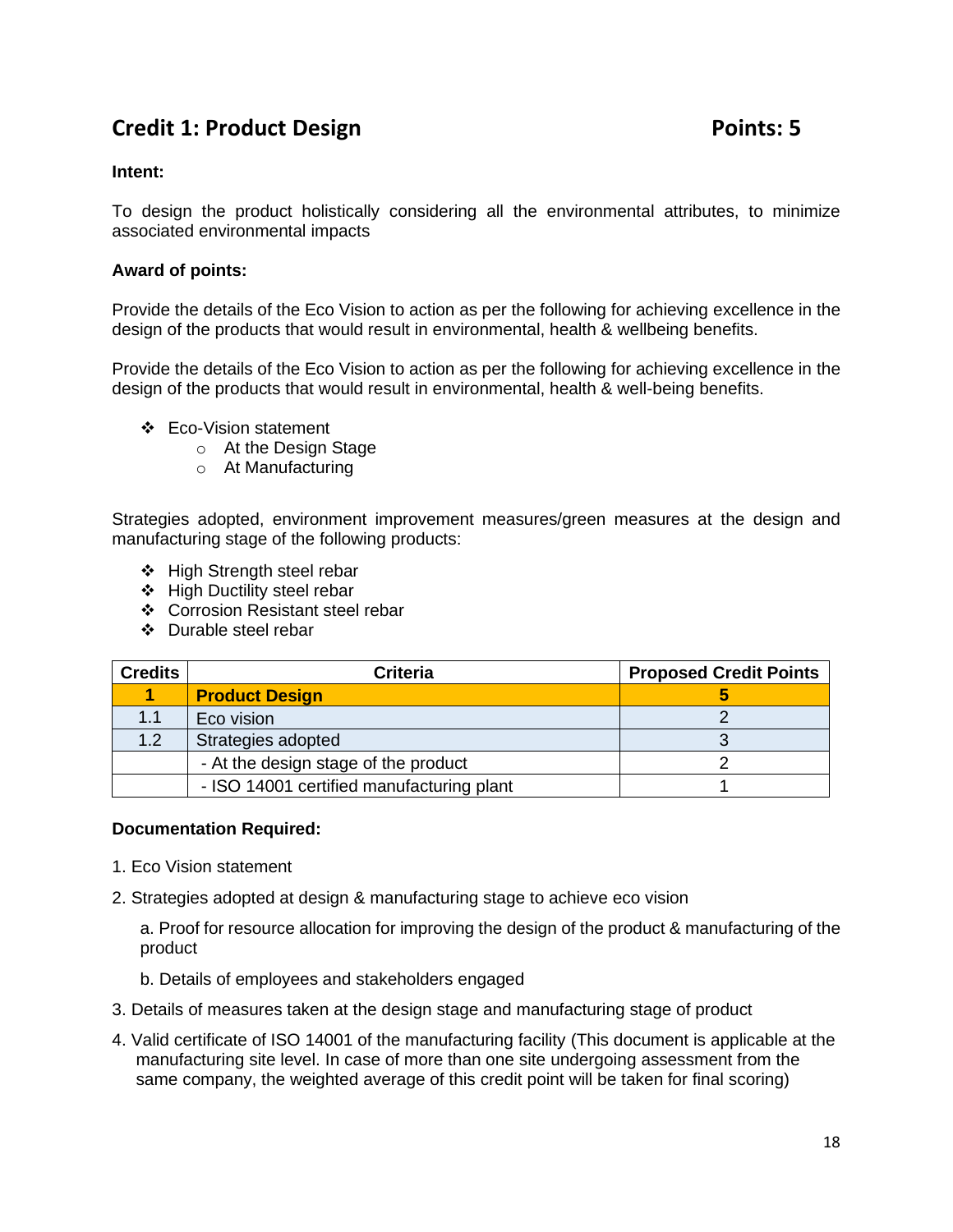### <span id="page-18-0"></span>**Credit 2: Product Performance Points: 30**

#### **Intent:**

To promote the manufacturing of steel rebars having higher strength and durability leading to longer life of structures, thereby reducing the environmental impact of raw materials.

#### **Award of points:**

Points under this criterion would be awarded based on steel rebar properties (a combination of strength, ductility, and corrosion resistance)

| $\overline{2}$ | <b>Product Performance</b>                                                                                                       | 30 |
|----------------|----------------------------------------------------------------------------------------------------------------------------------|----|
|                | <b>Mandatory Requirement</b>                                                                                                     |    |
|                | Use of clean steel billet meeting the requirement of IS 1786:2008<br>(Clause 1.6) on the metallurgical history of input material |    |
|                | <b>FE 415</b>                                                                                                                    |    |
|                | Low Ductility (Non D grade) and No Corrosion Resistance                                                                          | 10 |
|                | High Ductility (D/S grade) or High Corrosion Resistance<br>$CRE = > 0.4$                                                         | 15 |
|                | High Ductility (D/S grade) and High Corrosion Resistance                                                                         | 20 |
|                | <b>FE 500</b>                                                                                                                    |    |
|                | Low Ductility (Non D grade) and No Corrosion Resistance                                                                          | 20 |
|                | High Ductility (D/S grade) or High Corrosion Resistance<br>$CRE = > 0.4$                                                         | 25 |
|                | High Ductility (D/S grade) and High Corrosion Resistance<br>$CRE = > 0.4$                                                        | 30 |
|                | Fe 550                                                                                                                           |    |
|                | Low Ductility (Non D grade) and No Corrosion Resistance                                                                          | 20 |
|                | High Ductility (D/S grade) or High Corrosion Resistance<br>$CRE = > 0.4$                                                         | 25 |
|                | High Ductility (D/S grade) and High Corrosion Resistance<br>$CRE = > 0.4$                                                        | 30 |
|                | * Where $CRE = Cr+Cu+P+Mo+Ni$                                                                                                    |    |

\*For grades above Fe 550, the same scoring pattern of Fe 550 shall be applicable

#### **Documentation Required:**

- 1. Test results from any 3<sup>rd</sup> party NABL accredited lab for the strength, ductility, and corrosion resistance.
- 2. Plant's production data for different strength levels, grade names and CRE values. Overall points would be calculated by weighted average of production volumes for the various catagories of rebars under the common brand across all production units of the applying organization.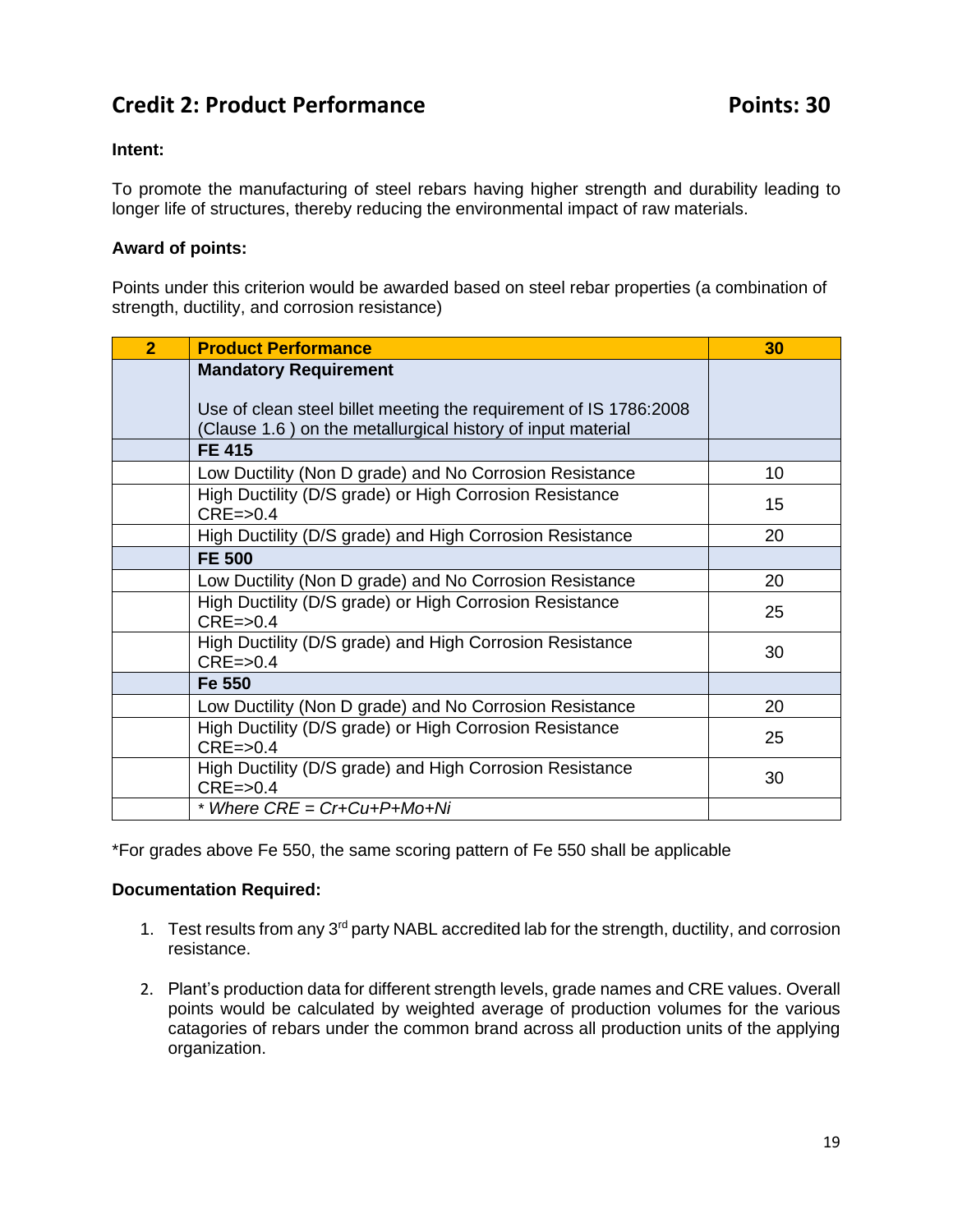### <span id="page-19-1"></span><span id="page-19-0"></span>**Credit 3.1: Energy Efficiency Credit 3.1: Energy Efficiency**

#### **Intent:**

Enhance energy efficiency in the manufacturing process of the product, to reduce environmental impacts.

#### **Award of points:**

Establish specific consumption of the plant and monitor it continuously.

Implement energy efficiency improvement projects or technologies for reducing energy consumption.

| <b>Credits</b> | <b>Criteria</b>                                                                                                                 | <b>Proposed</b><br><b>Credit Points</b> |
|----------------|---------------------------------------------------------------------------------------------------------------------------------|-----------------------------------------|
| 3.1            | <b>Energy Efficiency</b>                                                                                                        | 15                                      |
| 3.1.1          | <b>Energy Monitoring Systems</b>                                                                                                | 2                                       |
|                | Availability of monitoring systems recording of<br>thermal/electrical and utility consumption at site/company level             |                                         |
|                | Availability of monitoring systems recording of<br>thermal/electrical and utility consumption at plant/production<br>unit level | 2                                       |
| 3.1.2          | Reduction in specific energy consumption (Includes both<br>thermal & electrical) over the last 2 years                          | 13                                      |
|                | Reduction in specific energy consumption $> 0.25 \le 0.50$ %                                                                    | 1                                       |
|                | Reduction in specific energy consumption $> 0.5 \le 1$ %                                                                        | 3                                       |
|                | Reduction in specific energy consumption $>1$ $\leq$ 1.5 %                                                                      | 5                                       |
|                | Reduction in specific energy consumption $>1.5 \le 2.5$ %                                                                       | $\overline{7}$                          |
|                | Reduction in specific energy consumption $> 2.5 \le 3.5$ %                                                                      | 10 <sup>1</sup>                         |
|                | Reduction in specific energy consumption $>$ 3.5 %                                                                              | 13                                      |
|                | *Applicant can choose to demonstrate improvement in specific<br>energy consumption either plant or site or company level (ISPs) |                                         |
|                | Either $3.1.1 + 3.1.2$ (OR) as below                                                                                            |                                         |
|                | National Benchmarking - Among top 5 Companies                                                                                   | 12                                      |
|                | International Benchmarking - Among top 10 Companies                                                                             | 15                                      |

#### **Documentation Required:**

- 1. Details of energy monitoring systems at the unit and plant level
- 2. Details of annual production, energy consumption & specific energy consumption for the preceding 2 years
	- a. Total electricity consumed (year-wise for last 2 years)
	- b. Total thermal energy consumed (year-wise for last 2 years)
	- c. Total steel TMT rebars manufactured (year-wise for last 2 years)
	- d. Specific energy consumption calculation for the last 2 years
- 2. Details of implementation of energy efficiency improvement measures with actual benefits Achieved
- 3. Details of National Benchmark & International Benchmark data with comparisons.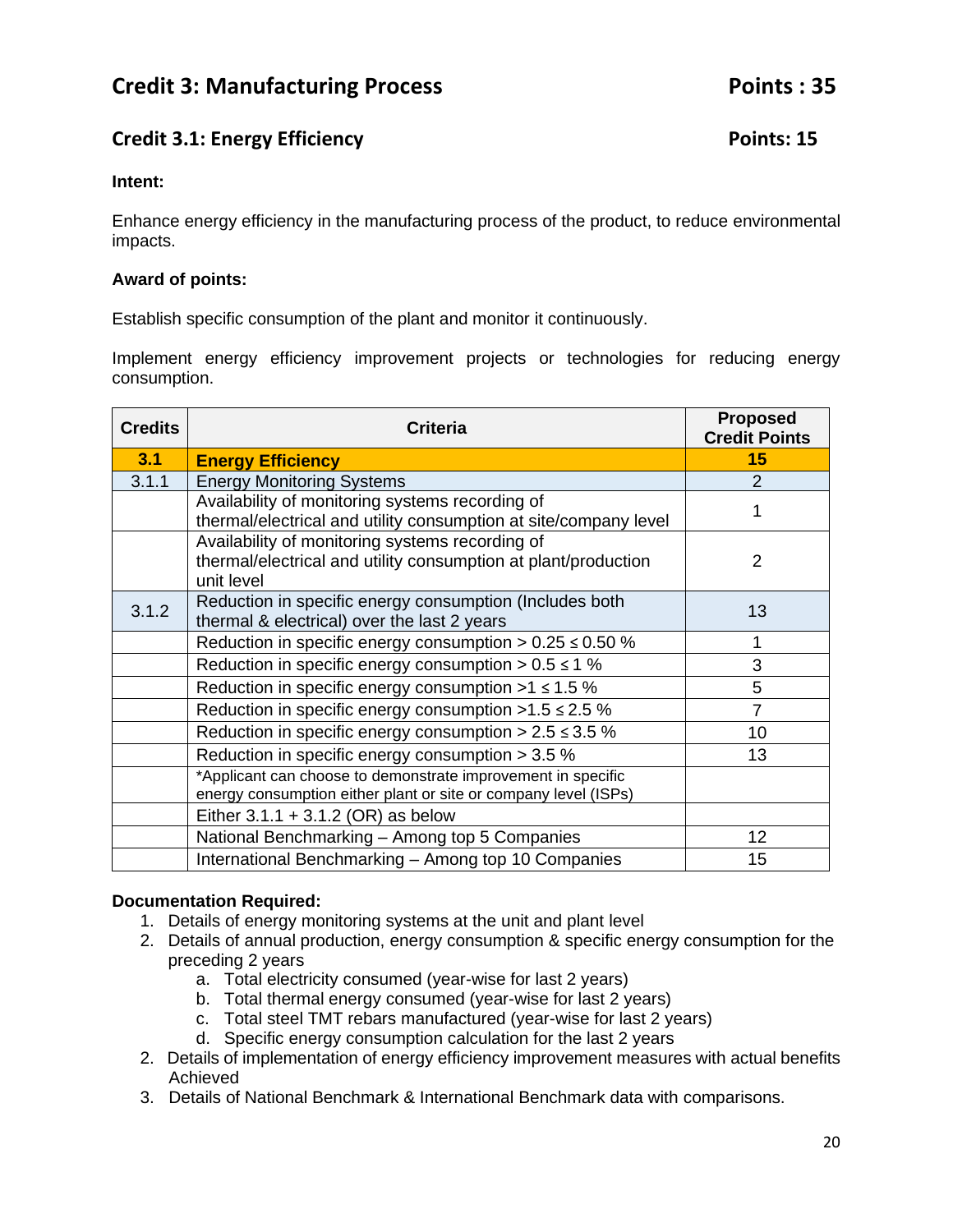### <span id="page-20-0"></span>**Credit 3.2: Water Management Credit 3.2: Water Management**

#### **Intent:**

Incorporate water efficiency measures in the manufacturing process to reduce potable water consumption and implement measures to benefit society at large.

#### **Award of points:**

Implement water-efficient measures & technologies and recycle wastewater generated from the plant to reduce freshwater consumption. To work towards achieving zero wastewater discharge and water positive status.

Harvest or Capture a minimum of 95% of rainwater runoff from roof & non-roof areas of the manufacturing facility.

Implement measures for improving the availability of portable water beyond the fence for the benefit of the local community

| <b>Credits</b> | <b>Criteria</b>                                                                                                                  | <b>Proposed Credit Points</b> |
|----------------|----------------------------------------------------------------------------------------------------------------------------------|-------------------------------|
| 3.2            | <b>Water Management</b>                                                                                                          | 10                            |
| 3.2.1          | <b>Water Monitoring</b>                                                                                                          | $\overline{2}$                |
|                | Availability of monitoring Systems for COD, BOD,<br>TSS, water consumption, discharge etc. at<br>site/company level              | 1                             |
|                | Availability of monitoring Systems for COD, BOD,<br>TSS, water consumption, discharge etc. at<br>plant/production unit level     | $\overline{2}$                |
| 3.2.2          | Reduction in specific water consumption over the last<br>2 years                                                                 | 6                             |
|                | Reduction in specific water consumption $> 0.5 \le 1$ %                                                                          | 1                             |
|                | Reduction in specific water consumption $>1$ $\leq$ 2.5 %                                                                        | $\overline{2}$                |
|                | Reduction in specific water consumption $> 2.5 \le 4 \%$                                                                         | $\overline{4}$                |
|                | Reduction in specific water consumption $> 4$ %                                                                                  | 6                             |
|                | *Applicant can choose to demonstrate improvement in<br>specific water consumption either plant or site or company<br>level(ISPs) |                               |
|                | Either $3.2.1 + 3.2.2$ (Or) as below                                                                                             |                               |
|                | National Benchmarking - Among top 5 Companies                                                                                    | 6                             |
|                | International Benchmarking - Among top 10<br>Companies                                                                           | 8                             |
| 3.2.3          | Water discharge                                                                                                                  | 1                             |
|                | Zero Liquid Discharge Facility - Yes (to be assessed<br>during site visit)                                                       | 1                             |
| 3.2.4          | Rainwater harvesting                                                                                                             | 1                             |
|                | Capture a minimum of 95% of rainwater runoff from<br>roof & non-roof areas of the manufacturing facility                         | 1                             |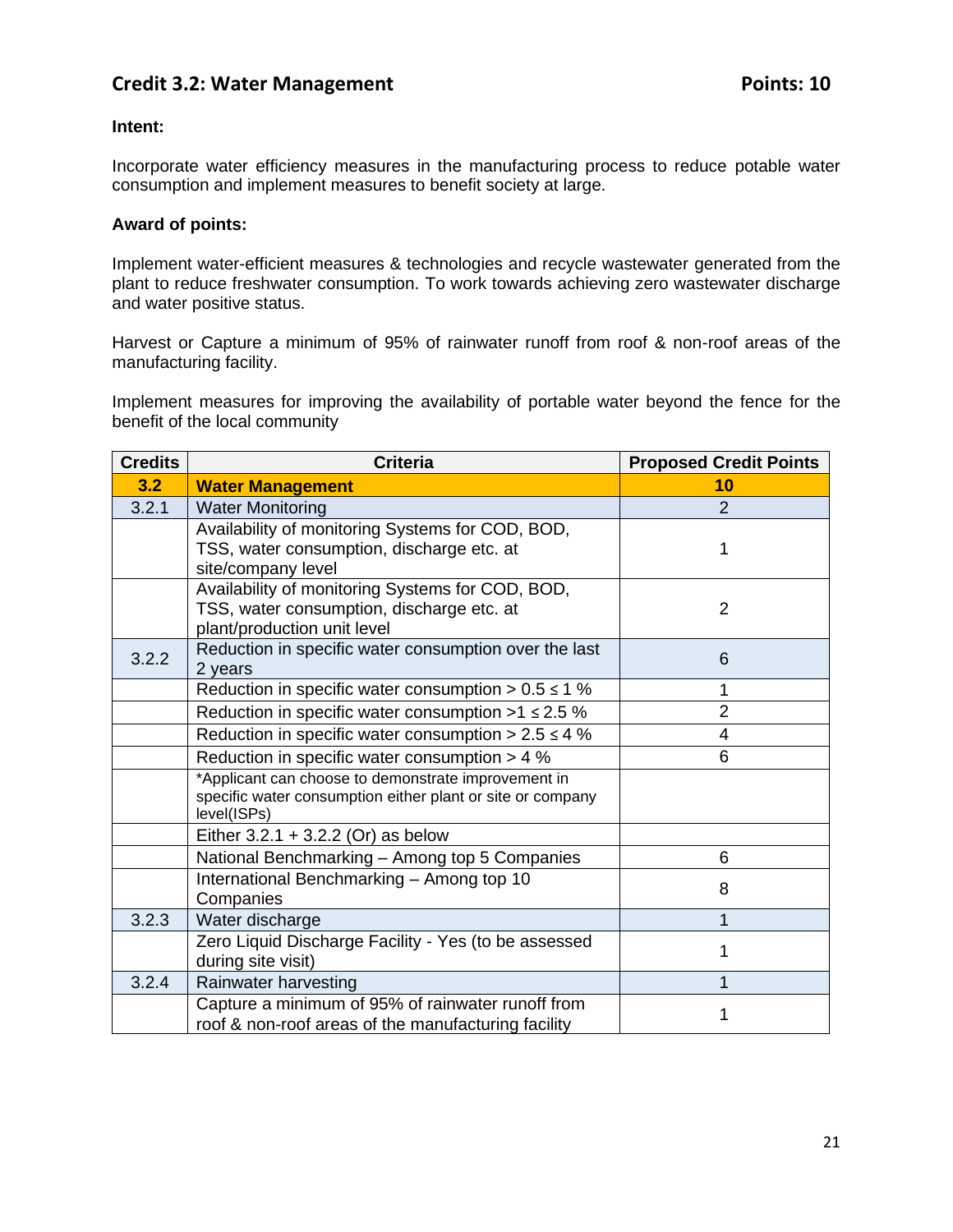#### **Documentation Required:**

- 1. Details of annual water consumption & Specific water consumption for 2 years.
- 2. Data on the following to be submitted for assessing the trend of specific water consumption
	- Total water consumed (year-wise for last 2 years)
	- Total steel TMT rebars manufactured (year-wise for last 2 years)
	- Specific water consumption calculation for the last 2 years
- 3. Site visit by assessors to ensure facilities available for zero liquid discharge
- 4. Details of zero water discharge plant (if available)
- 5. Details of rainwater harvesting measures in the plant
- 6. Details of National Benchmark & International Benchmark data with comparisons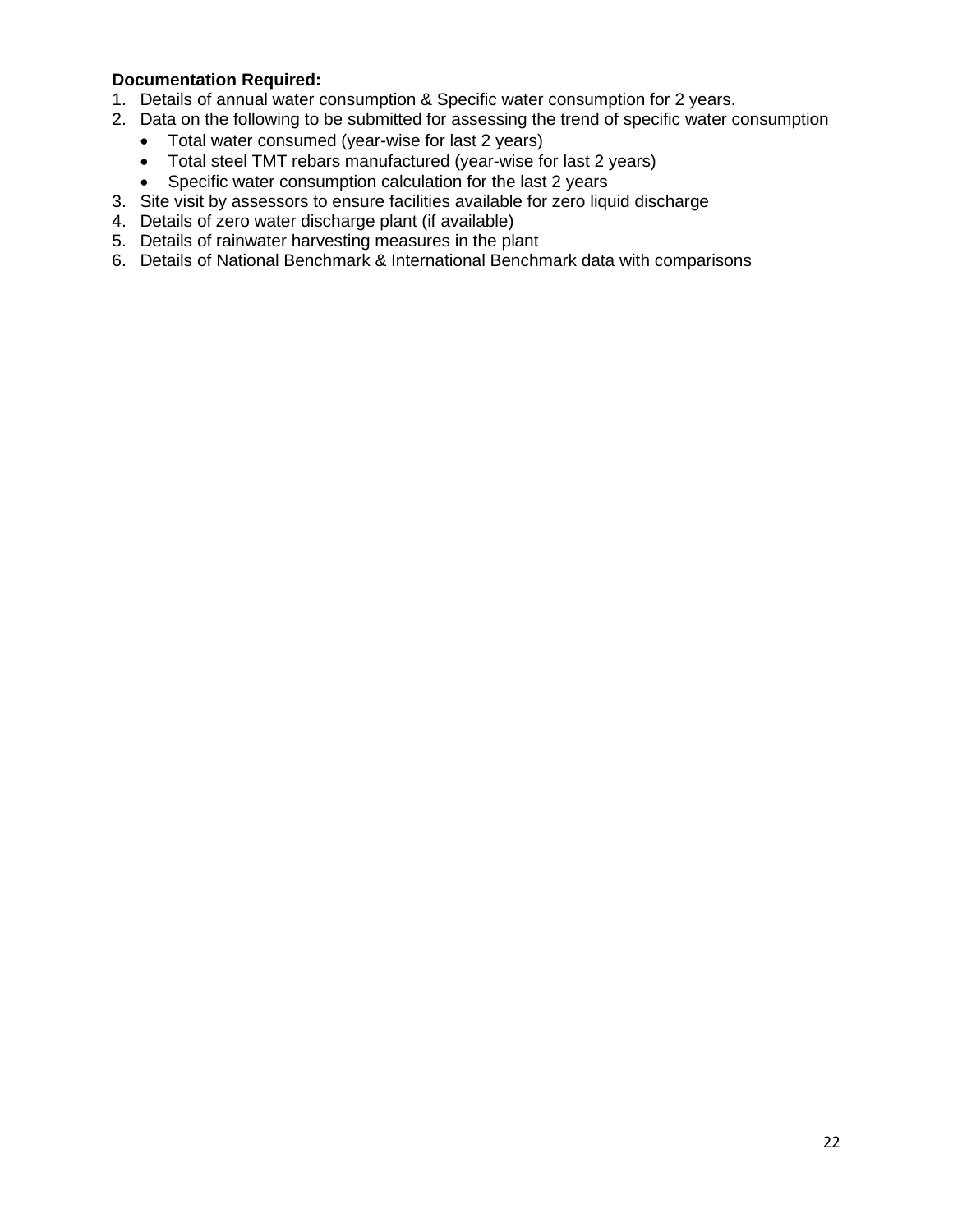#### <span id="page-22-0"></span>**Intent:**

Encourage the use of on-site & off-site renewable energy sources to reduce the dependence on fossil fuels and their associated environmental impacts.

#### **Award of points:**

Install on-site & off-site renewable energy systems to reduce dependence on fossil fuels.

| <b>Credits</b> | <b>Criteria</b>                                                                                          | <b>Proposed Credit Points</b> |
|----------------|----------------------------------------------------------------------------------------------------------|-------------------------------|
| 3.3            | <b>Renewable Energy</b>                                                                                  | 10                            |
| 3.3.1          | Renewable Energy (Use of on-site or off-site<br>renewable sources for meeting the power<br>requirements) | 5                             |
|                | $\geq$ 2.5 % substitution in the electricity source                                                      | 3                             |
|                | $\geq$ 5 % substitution in the electricity source                                                        | 4                             |
|                | $\geq$ 10 % substitution in the electricity source                                                       | 5                             |
| 3.3.2          | Source of energy for reheating billets                                                                   | 5                             |
|                | >50% energy demand for reheating by coal                                                                 | 0                             |
|                | >50% energy demand for reheating by furnace oil                                                          | 2                             |
|                | >50% energy demand for reheating by natural gas                                                          | 3                             |
|                | >50% energy demand for reheating by waste heat<br>gases/by-product gases/Biomass fuels                   | 5                             |

#### **Exemplary Performance:**

This credit is eligible for exemplary performance under Innovation Credit if the contribution from the renewable energy sources is more than 50% of the annual energy requirement of the manufacturing facility

#### **Documentation Required:**

1. Details of installation of onsite and offsite renewable power-generating sources including the

technology, installed capacity, and location with photographs of installations.

- 2. Details of total power consumption in the manufacturing facility and renewable power produced in kWh
- <span id="page-22-1"></span>3. Details of fuels used for re-heating of billets along with the source of energy\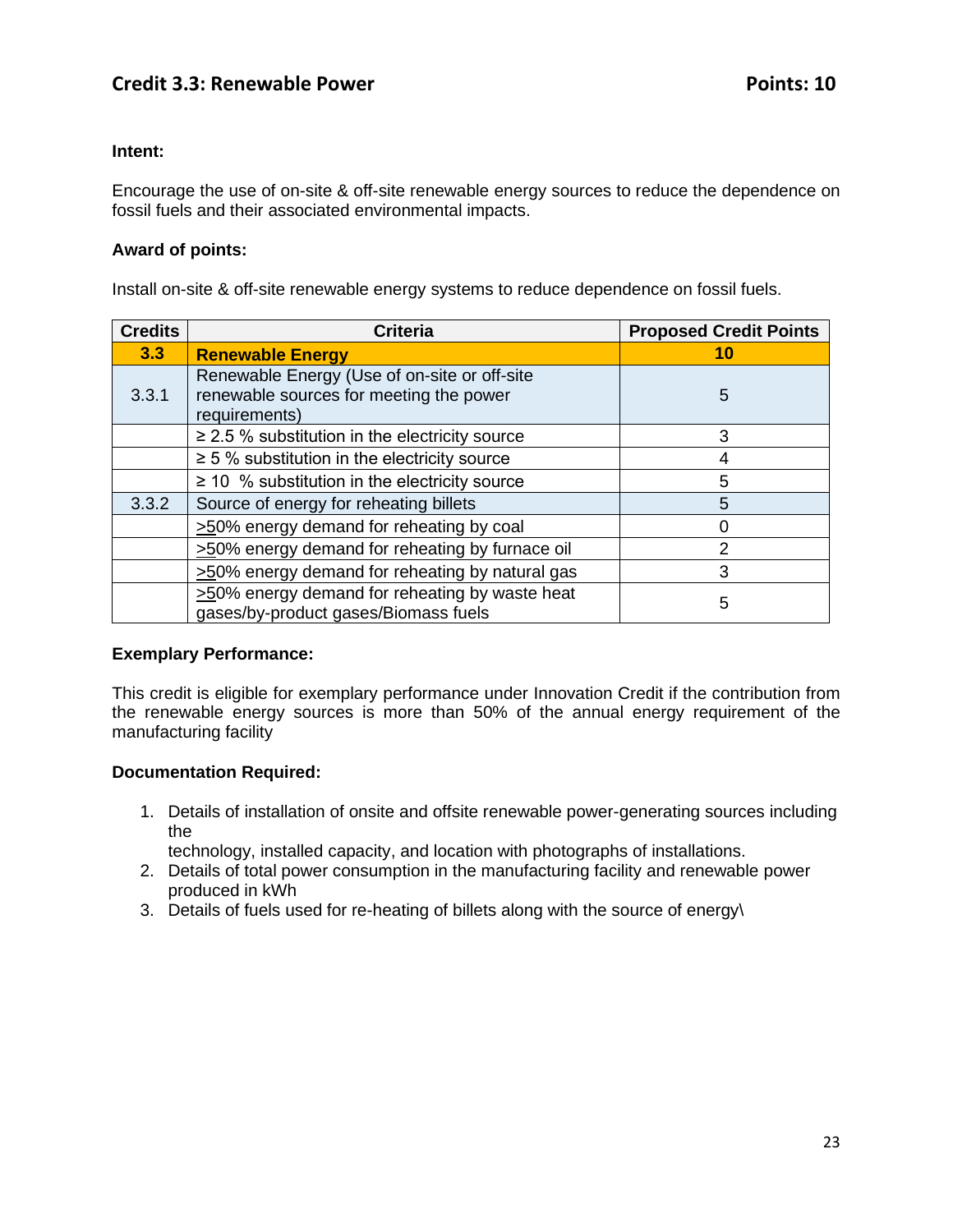### **Credit 4: Waste Management Points: 10**

#### **Mandatory requirements :**

Compliance with local regulations on solid, liquid, and gaseous wastes discharged from the manufacturing location.

#### **Intent:**

To ensure that the solid, liquid & gaseous wastes discharged from the plant comply with all local regulations.

#### **Compliance Options:**

Compliance certificate from State Pollution Control Board

### **Waste Utilization & Disposal**

#### **Intent:**

Encourage appropriate handling, create wealth out of waste, or proper disposal of wastes generated during manufacturing, thereby reducing environmental impacts and enhance the health & wellbeing of the society.

#### **Award of points:**

Minimize wastes through 'reduce, reuse, and recycle' techniques. Reduce waste disposal to landfill/incineration etc.

| <b>Credits</b> | <b>Criteria</b>                                                                                               | <b>Proposed Credit</b><br><b>Points</b> |
|----------------|---------------------------------------------------------------------------------------------------------------|-----------------------------------------|
| 4              | <b>Waste Management</b>                                                                                       | 10                                      |
|                | Mandatory Requirements: Disposal/treatment of Solid, Liquid<br>and Gaseous wastes comply to local regulations |                                         |
| 4.1            | Classification of Waste types and Proper<br>documentation/Inventorisation of waste types                      |                                         |
| 4.2            | Waste Disposal by Manufacturer                                                                                | 9                                       |
|                | Waste sent for recycling $>10\% \le 20\%$                                                                     |                                         |
|                | Waste sent for recycling $>20\% \leq 40\%$                                                                    | 3                                       |
|                | Waste sent for recycling $>40\% \leq 60\%$                                                                    | 5                                       |
|                | Waste sent for recycling $>60\% \leq 80\%$                                                                    |                                         |
|                | Waste sent for recycling >80% to 100% / Waste recycled<br>internally without any third party vendor           | 9                                       |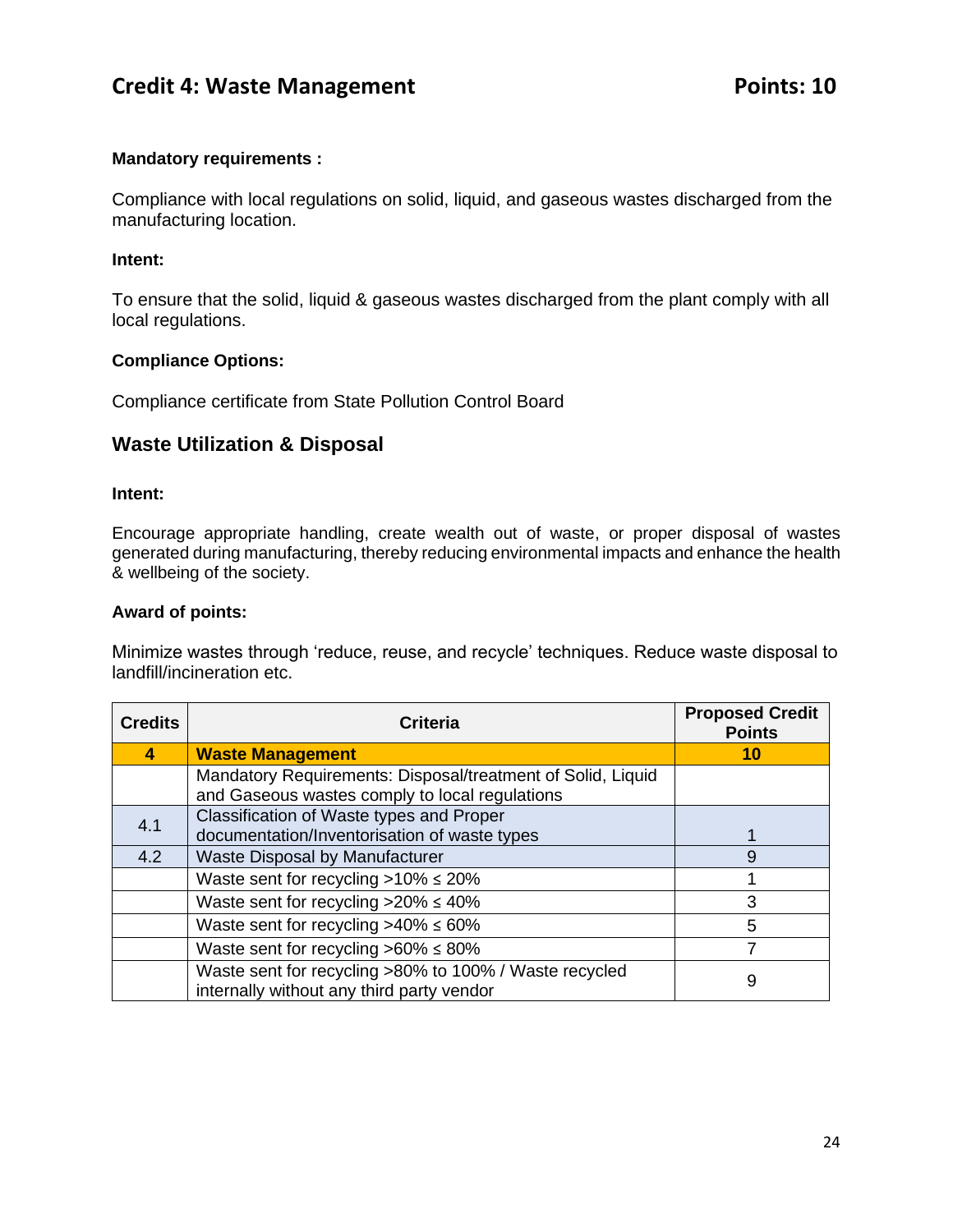#### **Documentation Required:**

- 1. Compliance Letter/Certificate from state/central pollution control board
- 2. Documentation of Waste Types
- 3. Documentation, photograph, certificate of waste recycler ensuring they are authorized to handle the specified waste

### **Credit 3 & 4: Alternate Compliance based on GreenCo Rating**

If the manufacturing facility has adopted GreenCo rating, then the credits shall be allocated based on GreenCo rating as follows:

| 3 & 4 | Comply to credit for 3 & 4 (Or) GreenCo Rating | 45 |
|-------|------------------------------------------------|----|
|       | <b>GreenCo Platinum</b>                        | 45 |
|       | GreenCo Gold                                   | 40 |
| ີ     | <b>GreenCo Silver</b>                          | 35 |
|       | <b>GreenCo Bronze</b>                          | 30 |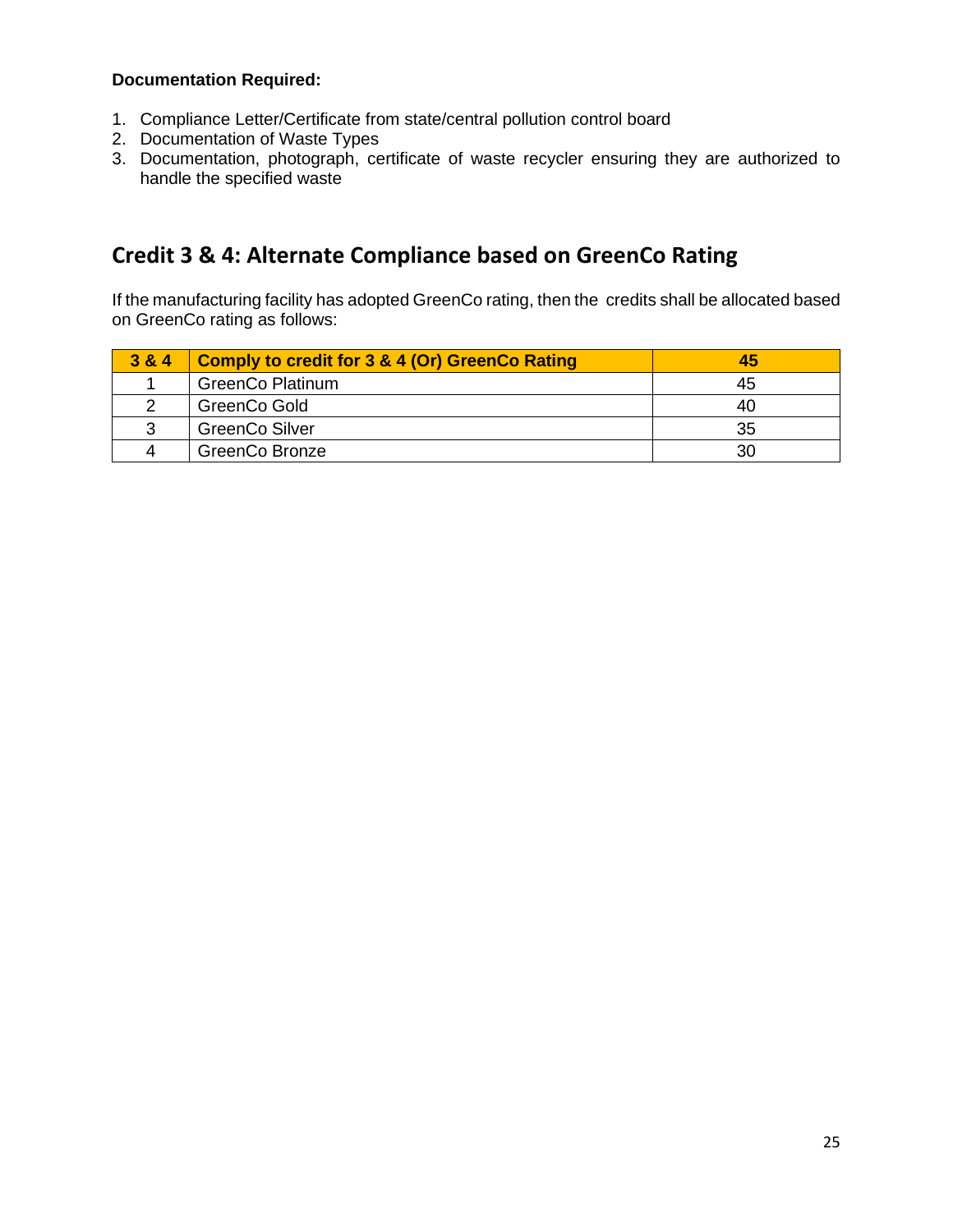#### <span id="page-25-0"></span>**Intent:**

Identify environmental impact at every stage of the life cycle of the product and initiate measures to reduce such impacts

#### **Award of points:**

Carry out Life cycle analysis of the product for the boundary conditions of Cradle to Cradle. i.e. From the raw material sourcing to recycling/disposal of the manufactured products.

The product manufacturer can carry out the life cycle analysis with the support of an external service provider or with internal expertise using an LCA software tool.

Based on the Life Cycle impact analysis, implement measures for reducing environmental impacts.

| <b>Credits</b> | <b>Criteria</b>                                              | <b>Proposed Credit Points</b> |
|----------------|--------------------------------------------------------------|-------------------------------|
| 5              | <b>Life Cycle Assessment (LCA)</b>                           | 10                            |
| 5.1            | Life Cycle Assessment                                        | 4                             |
| 5.1(a)         | Life Cycle Analysis (Internal)                               | $\mathcal{P}$                 |
| 5.1(b)         | Life Cycle Analysis (Validated by 3rd Party)                 |                               |
| 5.2            | Measures were taken & Quantification of benefits<br>achieved | 6                             |
|                | - Implementation of at least one initiative                  |                               |
|                | - 2% impact reduction                                        | $\mathcal{P}$                 |
|                | - 4% impact reduction                                        | 3                             |
|                | - 6% impact reduction                                        |                               |
|                | - 8% impact reduction                                        | 5                             |
|                | 10% impact reduction                                         | 6                             |

#### **Documentation Required:**

1. LCA study report with the details of the study conducted and impact analysis

2. Details of the measures implemented based on the impact analysis of the LCA study and the benefits achieved.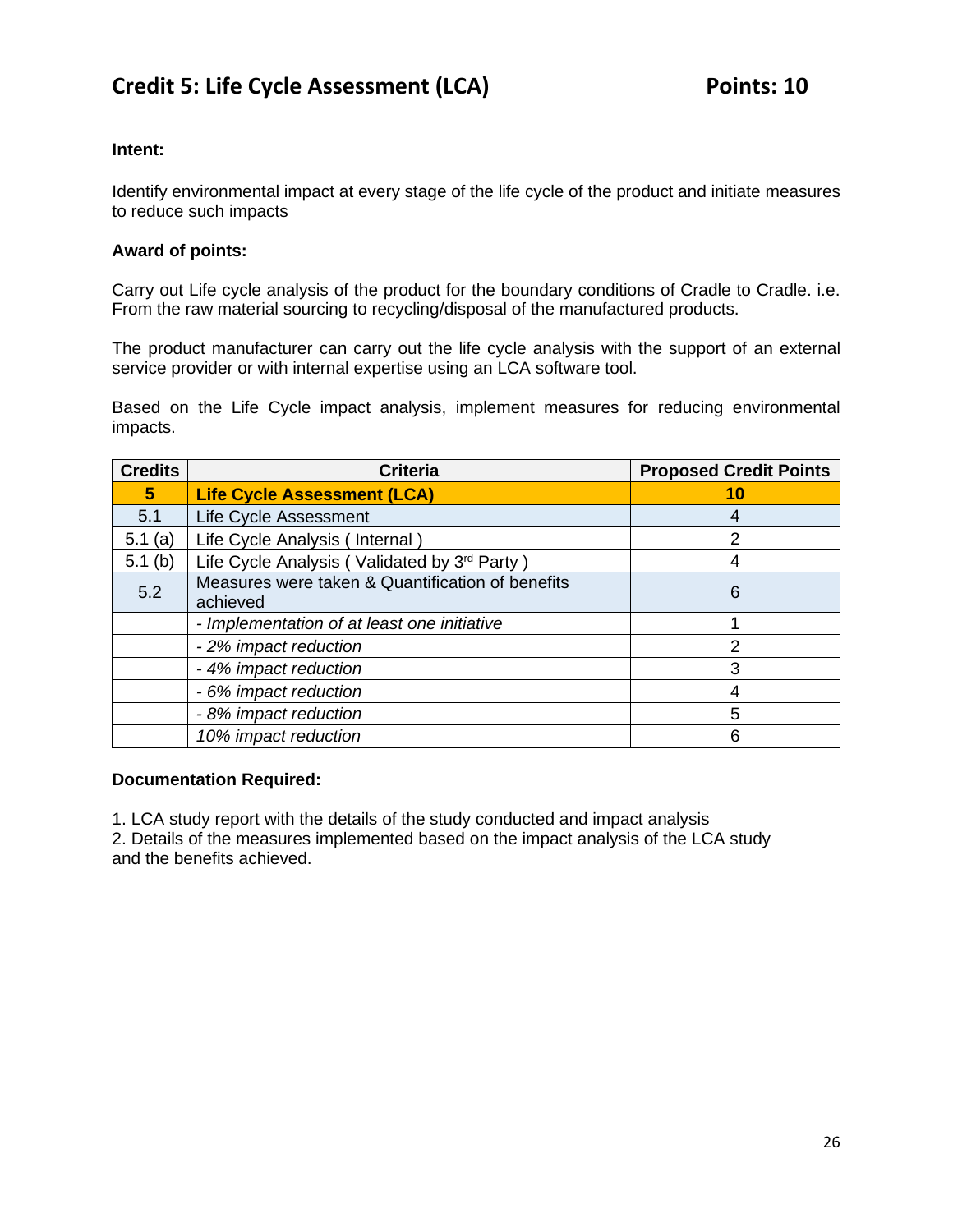### **Credit 6: Product Stewardship Credit 6: Product Stewardship**

#### **Intent:**

Product stewardship advocates that all those involved in the Life Cycle of a product share responsibility for reducing its health and environmental impacts with producers bearing the primary responsibility.

The credit points are allotted for the focus areas as applicable to the individual product categories.

#### **Education :**

Educate those involved in handling the product at every stage post-dispatch, to reap the intended environmental benefits.

#### **Quality Management:**

Establish a system for take-back for recycling of products at the end of life & packaging materials after use.

#### **Compliance Options:**

Companies to develop and implement stakeholder specific awareness and information sharing program for reaping the benefits of Green products at every stage of its life cycle.

| <b>Credits</b> | <b>Criteria</b>                                                                  | <b>Proposed Credit Points</b> |
|----------------|----------------------------------------------------------------------------------|-------------------------------|
| 6              | <b>Product Stewardship</b>                                                       |                               |
| 6.1            | <b>Customer Education</b>                                                        |                               |
|                | Coverage with qualified personnel to educate<br>customers and address concerns   |                               |
|                | Initiatives taken for enhancing product/application<br>knowledge of stakeholders |                               |
| 6.2            | Quality management system after dispatch of the<br>product                       |                               |

#### **Documentation Required:**

- 1. Documentation/SOPs related to awareness sessions conducted for various stakeholders
- 2. System process available for quality management of the product after-sales/dispatch to be shown during site visit and also to be documented as part of the application